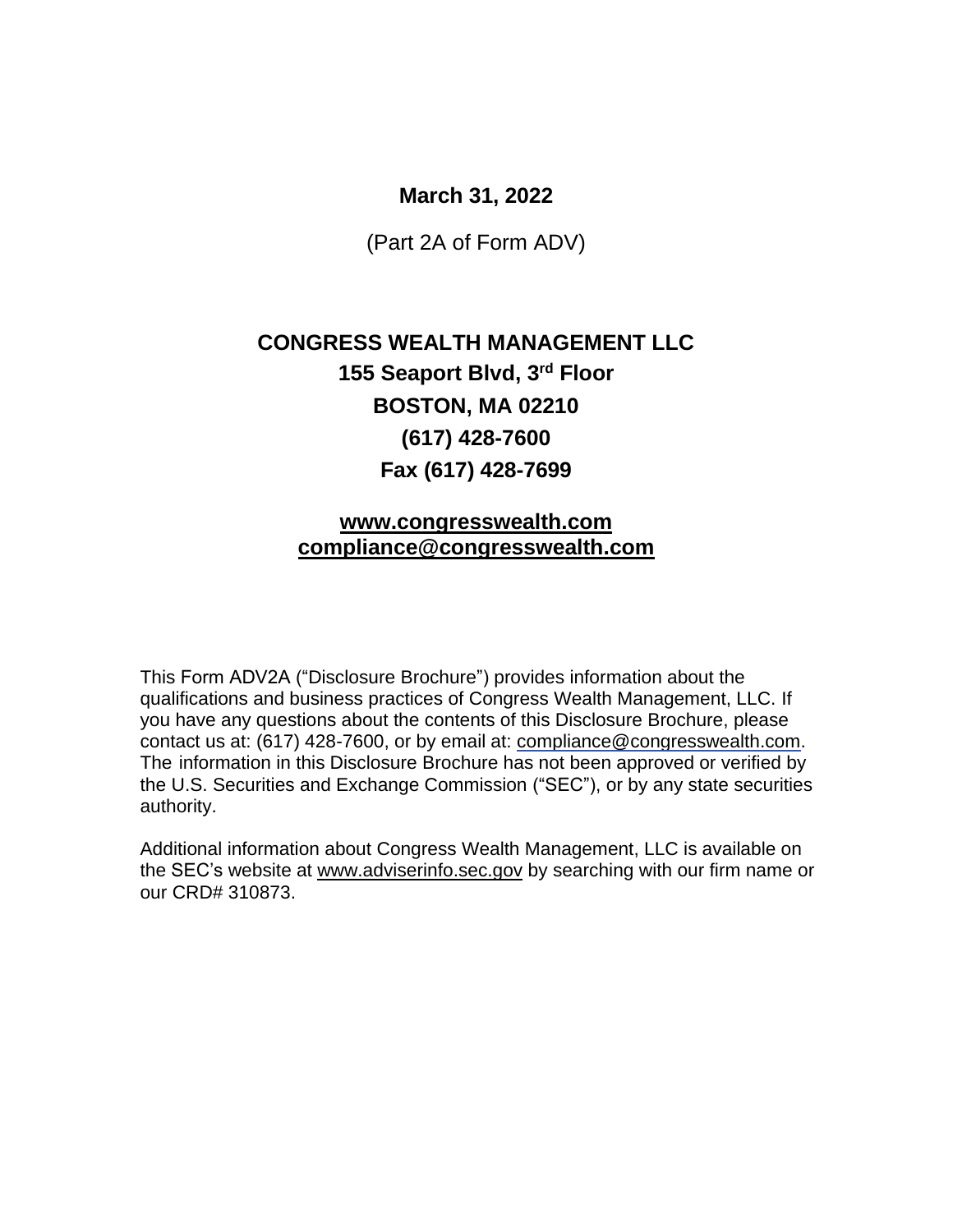## <span id="page-1-0"></span>**Item 2. Material Changes**

### **Annual Update**

The Material Changes section of this Form ADV 2A ("Disclosure Brochure") will be updated annually or when material changes occur since the previous released version.

### **Material Changes since the Last Update.**

This Brochure dated March 31, 2022 provides information about the qualifications and business practices of Congress Wealth Management, LLC (the "Advisor" or "CWM").

The following material changes have been made to this Disclosure Brochure since the last distribution to Clients on January 20, 2022:

The Advisor removed reference to a former referral program with a custodian, which was previously disclosed in Item 14, Client Referrals and Other Compensation.

The Advisor no longer offers its financial planning services separately as an ongoing service.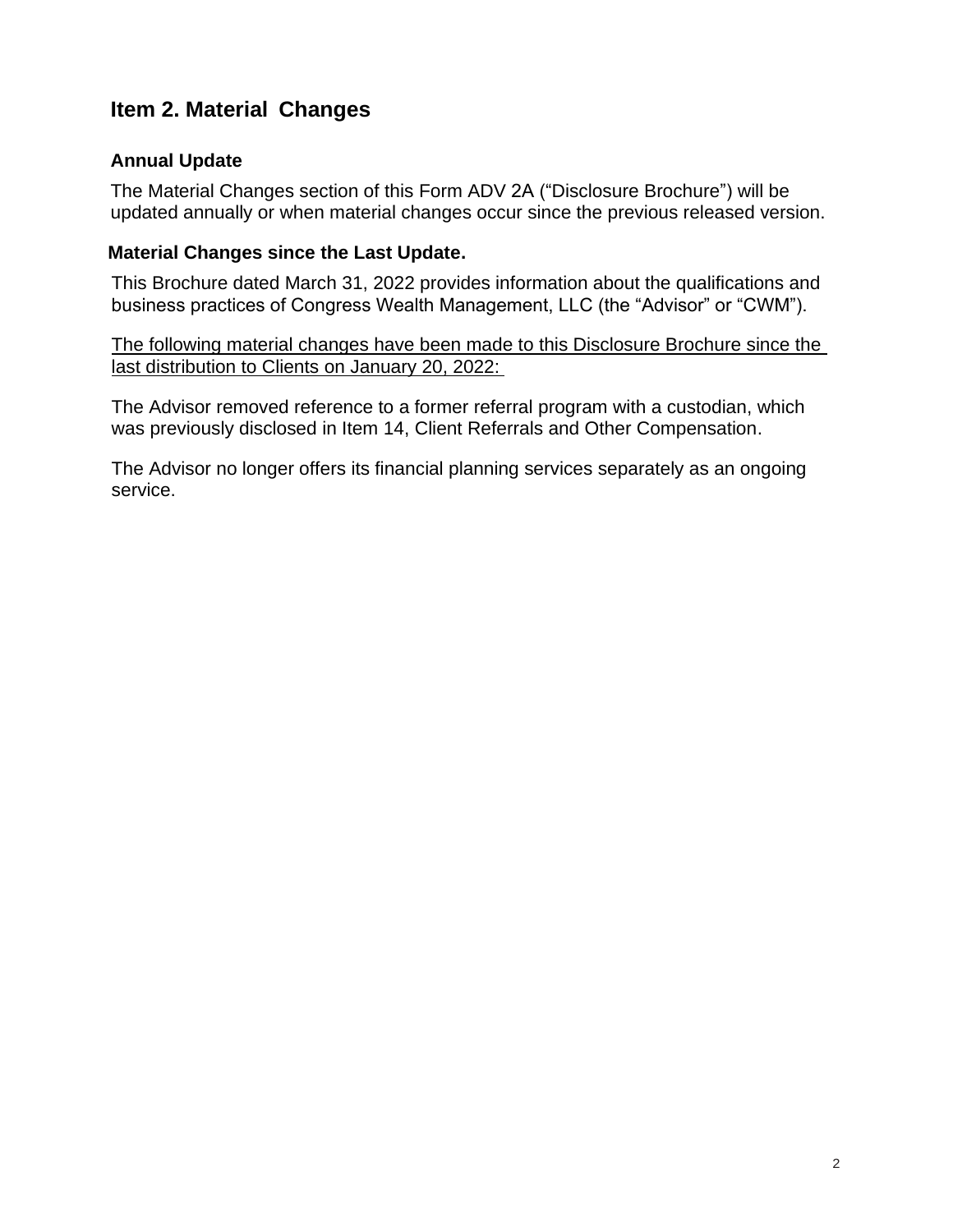| <b>Table of Contents</b> |
|--------------------------|
|--------------------------|

| Methods of Analysis, Investment Strategies and Risk of Loss  13  |
|------------------------------------------------------------------|
|                                                                  |
|                                                                  |
| Code of Ethics, Participation or Interest in Client Transactions |
|                                                                  |
|                                                                  |
|                                                                  |
|                                                                  |
|                                                                  |
|                                                                  |
|                                                                  |
|                                                                  |
|                                                                  |
|                                                                  |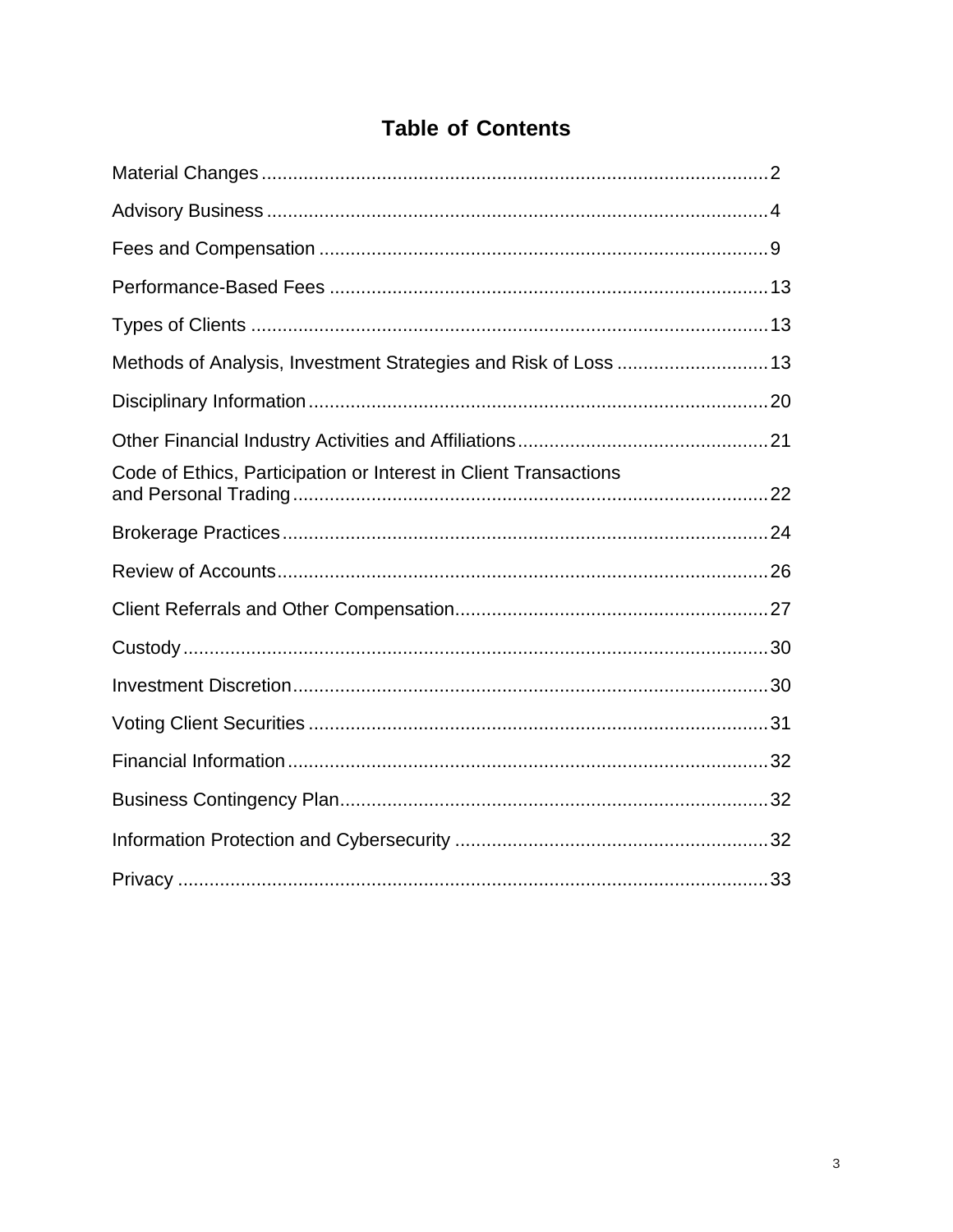## **Item 4. Advisory Business**

### <span id="page-3-0"></span>**Firm Description**

The Advisor, which operates as a Delaware Limited Liability Company, located in the Commonwealth of Massachusetts, was established in September 2020 as an independent registered investment advisor. The Advisor has succeeded the registration of Congress Wealth Management, LLC (herein the "Advisor", "CWM", "we" or "us"), a Massachusetts Limited Liability Company, which was established in March 2009.

The Advisor offers personalized investment management services to individuals, high net worth individuals and families, trusts, estates, and charitable organizations (each, a "Client"). The Advisor also provides these services to pension and profit-sharing plans, including plans subject to the Employee Retirement and Income Security Act ("ERISA"), other investment advisors, corporations, and/or other business entities. The Advisor also offers personalized, independent wealth management and financial planning services, which are intended to provide a comprehensive view of the Client's entire financial situation. As noted below, the Advisor also offers family office services to Qualified Clients.

The Advisor serves as a fiduciary to Clients, as defined under the applicable laws and regulations. As a fiduciary, the Advisor upholds a duty of loyalty, fairness and good faith towards each Client and seeks to mitigate potential conflicts of interest. The Advisor's fiduciary commitment is further described in the Code of Ethics. For more information regarding the Code of Ethics, please see Item 11 – Code of Ethics, Participation or Interest in Client Transactions and Personal Trading.

CWM offers a variety of risk-managed strategies, where the investment management approach for each covers a range of risk profiles from conservative to aggressive, in combination with a comprehensive suite of financial planning services. Advisor offers active, strategic, quantitative and environmentally conscious investment strategy options. We may also recommend that asset management service be provided by a third-party money manager through a subadvisory relationship. We retain discretion over assets designated to the third-party money manager, making decisions based on our periodic assessments to reallocate assets or hire or fire the third-party manager. Detail on each investment management strategy is in Item 8 of this Disclosure Brochure.

The Advisor enables its investment strategies that use, but not limited to, exchange-traded funds ("ETFs"), no-load mutual funds, money markets and other similar public securities. The securities in our portfolios represent a variety of asset classes, including U.S. and international equities, U.S. fixed income and international bonds, and unique classes such as commodity futures, international real estate, and emerging markets. While the specific holdings in our portfolios change during the year, we may also use nontraditional asset classes that utilize various hedge fund strategies. Investments also include equities (stocks), warrants, corporate debt securities, commercial paper, certificates of deposit, municipal securities, investment company securities, variable life insurance, variable annuities, mutual funds shares, U. S. Government securities, options contracts, futures contracts, and interests in partnerships. Clients can impose restrictions on investing in certain securities or types of securities. CWM does not accept any commissions, referral fees or other fees from financial product sales.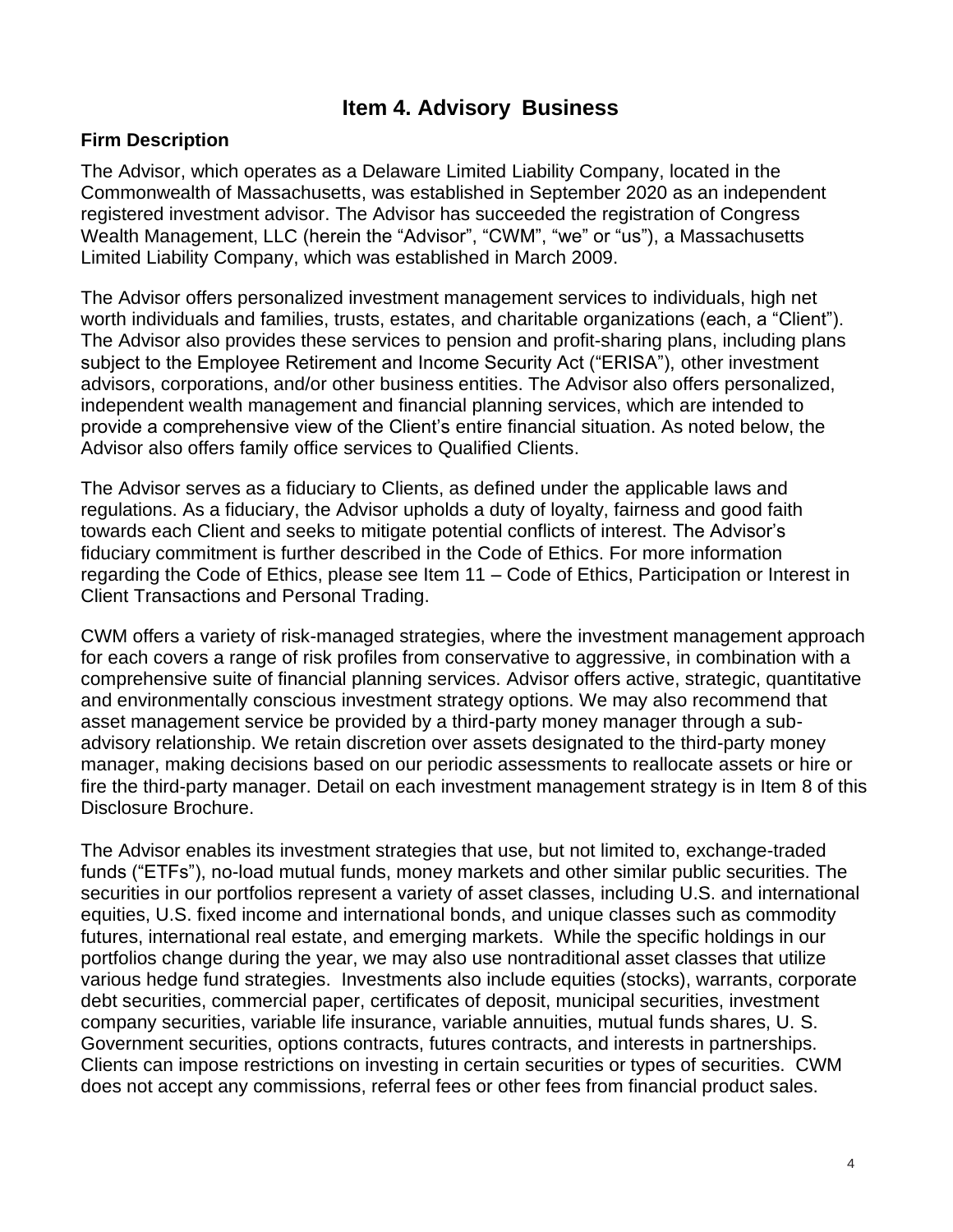The Advisor engages with Congress Asset Management Company, LLP ("Congress Asset"), an SEC registered investment advisor, to provide investment management services. See Item 10 - Other Financial Industry Activities and Affiliations of this Disclosure Brochure for more information regarding the Advisor's relationship with Congress Asset.

The Advisor engages Congress Asset as an investment manager for investing Client assets in U.S. equities, U.S. fixed income and, when appropriate, for investing Client assets in risk managed portfolios primarily comprised of ETFs (herein "Core" assets). Congress Asset also utilizes investments REITs, energy master limited partnerships ("MLPs"), commodities, high yield bonds and emerging markets (herein "Satellite"). Satellite investments offer the potential of higher levels of active alpha (returns derived from skilled active management) or exotic beta (exposure to risk factors with low correlation to global markets).

The Advisor also may recommend to Clients investments held in certain privately offered pooled investment vehicles for which CWM serves as investment manager (a "CWM Fund" and collectively, "CWM Funds"). The Advisor may also recommend to its more sophisticated and higher net worth Clients investment in a private fund advised by non-affiliated investment manager (collectively with CWM Funds, "Private Funds").

The Advisor's primary office is located at [155 Seaport Blvd, 3](https://urldefense.proofpoint.com/v2/url?u=https-3A__www.google.com_url-3Fsa-3Dt-26rct-3Dj-26q-3D-26esrc-3Ds-26source-3Dweb-26cd-3D5-26cad-3Drja-26uact-3D8-26ved-3D2ahUKEwinjIqx-2DcvkAhXO1FkKHZh3BqsQFjAEegQIBRAB-26url-3Dhttps-253A-252F-252Fwww.loopnet.com-252FListing-252F155-2DSeaport-2DBlvd-2DBoston-2DMA-252F4059392-252F-26usg-3DAOvVaw0t6iQ0wV7xsCellr61zI-5Fg&d=DwMFAg&c=5vOBDmAB7iEjDDOZLSiuMw&r=Lu3bgCMr2UweBnw91X7TX-xbBS0X4yaSpTH7V22GUFk&m=1AzQnXmpIuFEJOgkQuCbGTTPWImmjjR3KKPowe6GvOk&s=qwSeESNwcl6sHQAw9PXqZoDR107XE6-NSO58i_F3SGo&e=)<sup>rd</sup> Floor, Boston, MA 02210. CWM also maintains satellites offices at 8 Wright Street, Westport, CT 06880, Pacific Arts Plaza, 3200 Park Center Drive - Suite No. 210, Costa Mesa, CA 92626, 7033 E. Greenway Parkway, Suite 155, Scottsdale, Arizona 85254, 6639 Bay Laurel Dr, Suite B, Avila Beach, CA 93424, 6345 Woodside Court, Suite 100, Columbia, MD 21046 and 9155 S. Dadeland Blvd., Suite 1212, Miami, FL 33156-2739.

### **Principal Owners**

The Advisor is organized as a Delaware limited liability company. The principal owners of the Advisor are Harborview Partners 2012, LLC, CI US Holding, Inc., and Lagan Wildwood Investments LLC. CWM is operated by its Executive Officers Paul Lonergan (President), Ken Zannoni (Managing Partner), Richard Villiotte (Chief Operating Officer), Richard Barrett (Chief Investment Officer), Erin Wendell (Chief Financial Officer) and Candace Cavalier (Chief Compliance Officer). Details of the ownership are provided on Form ADV Part 1, which is available on the SEC's website at [www.adviserinfo.sec.gov.](http://www.adviserinfo.sec.gov/)

### **Types of Advisory Services**

The Advisor provides its Clients with regular and continuous investment advice, which is particularly tailored to each Client's investment needs. The Advisor provides various types of investment supervisory services where the Advisor retains investment discretion over the Client's assets, which are generally invested in separately managed accounts and/or pooled investment vehicles managed by third-party investment managers. The Advisor also offer non-discretionary investment services tailored to the Client's needs.

The Advisor's primary business is providing a wide range of wealth management services tailored to fit each Client's risk tolerance, financial goals, liquidity needs, time horizon and personal values. The Advisor also offers family office services for certain types of larger Clients requiring such services.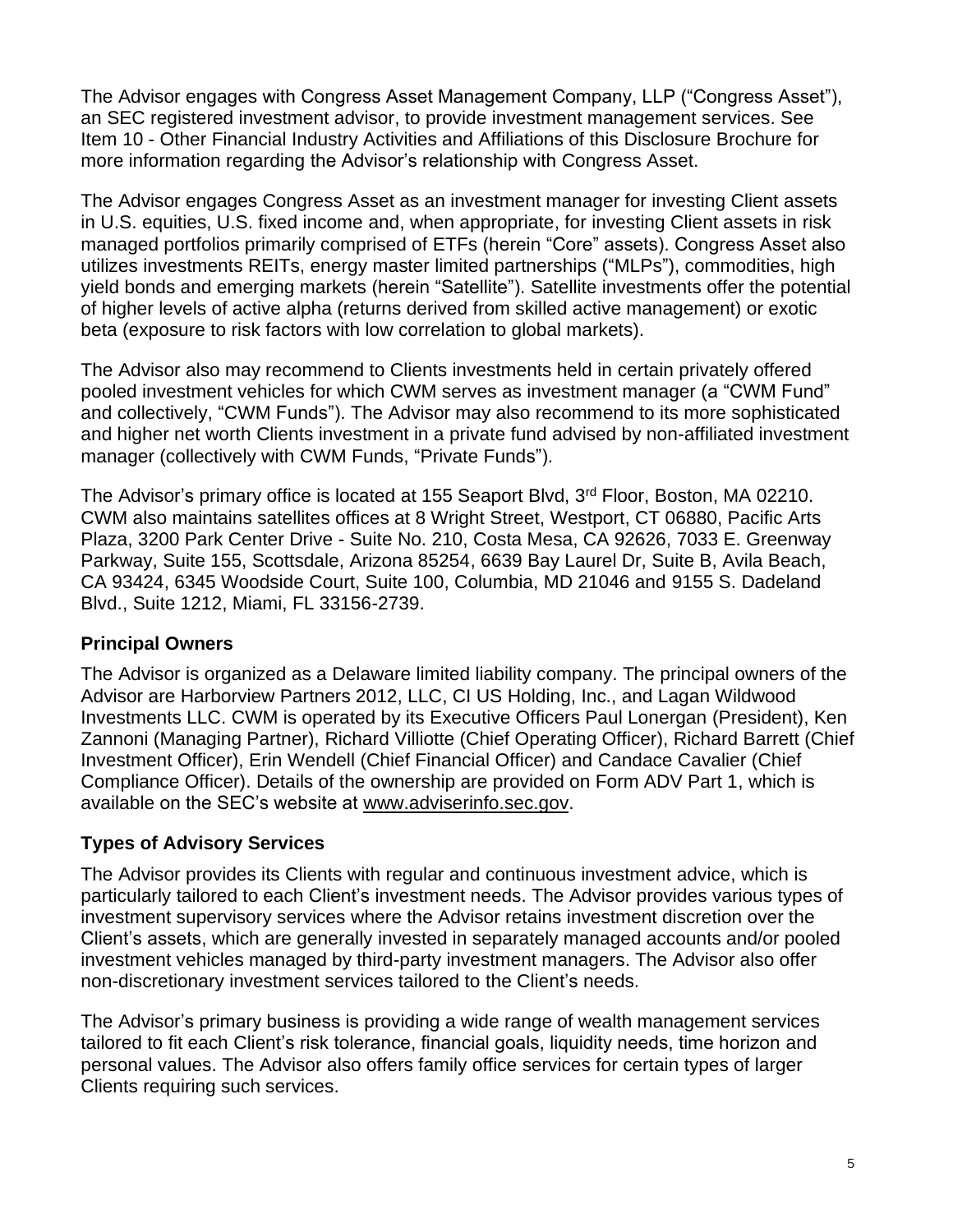As of December 31, 2021, the Advisor managed \$6,303,226,837 in discretionary assets and \$17,150,671 in non-discretionary assets. As of December 31, 2021, total assets under management ("AUM") were \$\$6,320,377,509.

### *Wealth Management*

Generally, the Advisor is a manager of investment managers. The Advisor reviews a Client's time horizon, objectives, tax situation, income and liquidity needs and will recommend a portfolio asset allocation mix based on such criteria. Based on the suggested allocation, the Advisor will recommend certain investment manager[s] to the Client.

The first part of our process is to identify, in light of client's risk tolerance and financial goals, the most suitable investment strategy for the accounts being brought under management. Generally, prior to the Advisor providing investment management services, each Client will have entered into separate investment management agreements with the Advisor and with each investment manager recommended by the Advisor (a "dual contract arrangement"). The investment management agreement between the Client and the Advisor grants the Advisor discretion over the assets held and managed by the recommended investment manager[s]. A Client may also limit such discretion by the Advisor, pursuant to written instruction.

The investment manager[s] contracted by the Client, on recommendation of the Advisor, will invest each Client's assets in accordance with the Client's stated objectives, subject to any restrictions agreed upon between the Client and each investment manager.

The Advisor reviews each investment manager prior to recommending such investment manager to its Clients and again at least annually, to ensure that such manager continues to be capable of providing suitable investment management services to its Clients. Such review includes a review of: AUM; performance history; types of portfolios offered (strategies, methods of analysis and sources of information); portfolio management tenure; fees and expenses; risk versus return profile; portfolio turnover; account minimum; and/or disciplinary history. The Advisor receives no direct financial compensation from the investment managers it recommends. Investment managers have hosted educational seminars for Clients and may host future educational seminars for Clients.

If the Advisor believes an investment manager is no longer suited to provide services to a Client, the Advisor generally has the authority under the investment management agreement to terminate and replace an investment manager. The Client may also recommend or direct the Advisor to remove a particular investment manager from his or her account[s].

The Advisor will distribute to Clients a copy of the Disclosure Brochure for each investment manager managing a portion of the Client's assets, so that the Client sees additional details regarding the investment strategy and fees payable to such investment manager.

Client accounts are reviewed at least annually. In addition, Client accounts are rebalanced or reallocated, as needed, based on the Client's portfolio's performance, changing financial circumstances and any other relevant factors.

Although the investment management agreement between the Client and the Advisor is a continuing agreement, the length of service to the Client is at the Client's discretion. The Client or the Advisor may terminate an Agreement with written notice, up to thirty (30) days in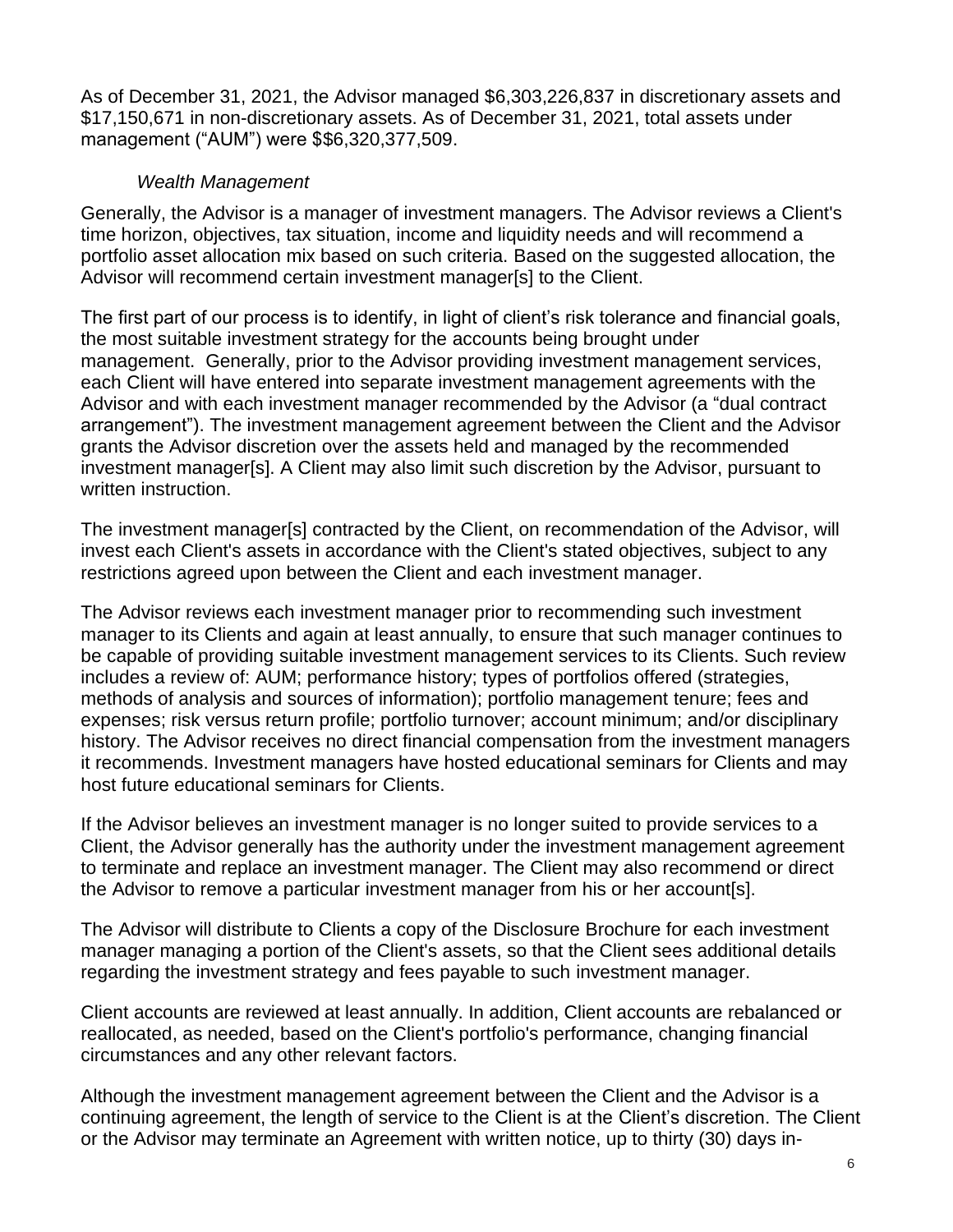advance, to the other party.

As discussed more fully below in "Methods of Analysis and Investment Strategies," the Advisor primarily utilizes Congress Asset as an investment manager.

### *Family Office Services*

As an extension of the Advisor's wealth management services, the Advisor also provides specialized administrative services to businesses, estates and qualified Client families in assisting them with their complex needs, such as; estate planning, tax planning, charitable giving, wealth distribution and family budgeting. The Advisor's family office service delivers these services beginning with the integration of a Client's financial data to formulate a family office construct and strategic purpose. The Advisor then implements the family office through its wealth management capability and an engaged partnership with the Client's other financial service providers such as, certified public accountants, law firms and trust companies. Such firms may have an existing relationship with the Client or be appointed by the Client on recommendation by the Advisor. The Advisor receives no financial compensation from the firms it recommends.

Any legal or tax suggestions provided to Client will be for informational purposes only. Each Client should consult with the Client's third-party legal and tax professionals to determine whether any referenced legal or tax suggestions may be applicable to his or her situation.

### *Investment Portfolio Management*

CWM will provide continual portfolio management services for investing each CWM Fund portfolio in accordance with its investment objectives.

### *Retirement Accounts*

When CWM provides investment advice to Clients regarding ERISA retirement accounts or individual retirement accounts ("IRAs"), the Advisor is a fiduciary within the meaning of Title I of ERISA and/or the Internal Revenue Code ("IRC"), as applicable, which are laws governing retirement accounts. When deemed to be in the Client's best interest, the Advisor will provide investment advice to a Client regarding a distribution from an ERISA retirement account or to roll over the assets to an IRA, or recommend a similar transaction including rollovers from one ERISA sponsored Plan to another, one IRA to another IRA, or from one type of account to another account (e.g. commission-based account to fee-based account). Such a recommendation creates a conflict of interest if the Advisor will earn a new (or increase its current) advisory fee as a result of the transaction. No client is under any obligation to roll over a retirement account to an account managed by the Advisor.

### *Non-Investment Advisory Services*

In addition to the Advisor's advisory services described above, the Advisor may act as sponsor, managing trustee, general partner or managing member to an unaffiliated Private Fund, which in-turn invest all of the Private Fund's investible assets directly in a portfolio of investments or in the interests of another Private Fund. In such cases, CWM is not the advisor to such unaffiliated Private Fund.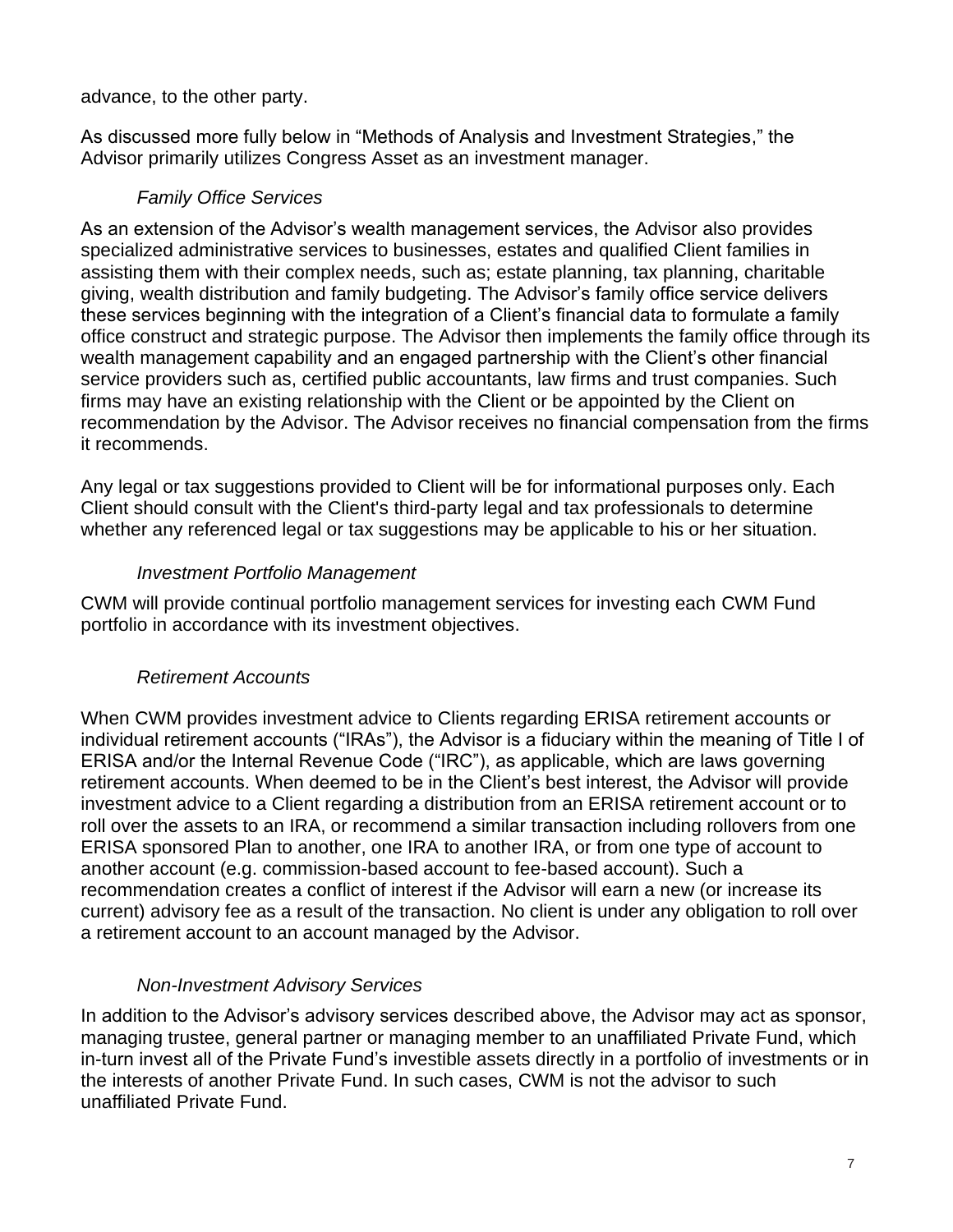### *Retirement Plan Advisory Services*

The Advisor provides advisory services on behalf of an employer sponsored retirement plans (each a "Plan") and companies (each the "Plan Sponsor"). The Advisor's retirement plan advisory services are designed to assist the Plan Sponsor in meeting its fiduciary obligations to the Plan. Each engagement is customized to the needs of the Plan and Plan Sponsor. Services may include:

- Employee Enrollment and Education Tracking
- IPS Design and Monitoring
- Investment Management and Investment Consulting
- Performance Reporting
- Ongoing Investment Recommendation and Assistance
- ERISA 404(c) Assistance
- Vendor Analysis

Certain of these services are provided by the Advisor serving in the capacity as a fiduciary under ERISA. In accordance with ERISA Section 408(b)(2), the Plan Sponsor is provided with a written description of the Advisor's fiduciary status, the specific services to be rendered and all direct and indirect compensation the Advisor reasonably expects under the engagement.

#### *Independently Registered Investment Advisors*

Congress Wealth Advisor Solutions ("CWAS") is a division of CWM that offers sub-advisory services to other independently registered investment advisors, who care for clients on a fiduciary basis and want to maintain their independence. Our comprehensive suite of business solutions offered includes investment management, back-office support, management consulting and business continuity planning solutions.

CWAS provides two fundamental sets of services to independently registered investment advisors: Strategic Partnership outsourcing solutions and PRISM continuity and succession planning. Our services may best fit independently registered investment advisors that are planning-oriented and committed to offering exceptional client service. While using our services, the owners of these firms continue to own 100% of their brand and equity.

#### *Investment Outsourcing Solutions*

Our Strategic Partnership service is designed for independently registered investment advisors run by solo practitioners and small ensembles to leverage resources of a larger firm while enjoying the flexibility and benefits of a small firm. Importantly, strategic partners can access these resources without forfeiting their independence.

CWAS serves as a sub-advisor to clients of registered investment advisors with Level 1 Strategic Partnerships. Our internal investment team is responsible for construction, research, decision-making, trading and rebalancing the assets designated to us and determined to be suitable by the strategic partner. We also provide investment and financial planning education as part of our offering. Level 2 Strategic Partners, in addition to Level 1 services, receive operational support and a technology solutions to enhance execution of key business functions.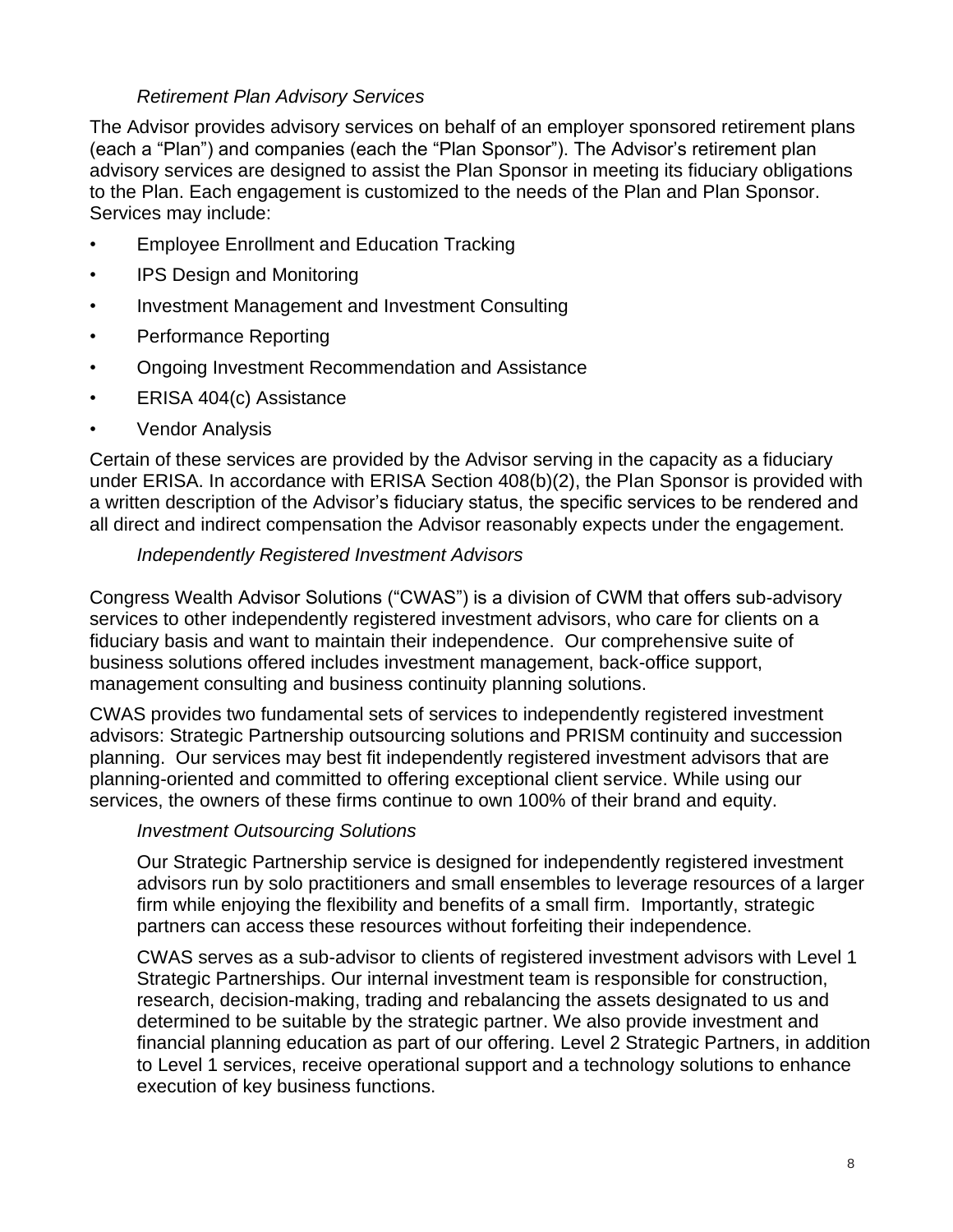### *Continuity & Succession Solutions*

CWAS offers continuity planning solutions designed for independently registered investment advisors in the event of death, disability or retirement. PRISM is our solution where clients of the independently registered investment advisor will be given the opportunity to become clients of CWAS when the unthinkable happens. The registered investment advisor's beneficiaries will be compensated for the value of those clients that choose to transition. This agreement is revocable at any time, for any reason. PRISMPLUS is a succession planning solution designed for retirement planning and pairs our services of PRISM continuity planning with our Strategic Partnership. ASCEND is a solution where CWAS works with the independently registered advisor to help identify and vet successor advisor candidates. We help facilitate conversations between both parties relative to acquisition.

### **Tailored Relationships and Client Imposed Restrictions**

The Advisor works with each Client's risk tolerance, financial goals, liquidity needs, time horizon and personal values. Stated goals and objective are documented and may also include reasonable requirements and restrictions stipulated by the Client. Such requirements and restrictions may include investing in strategies incorporating environmental, social and governance screens or, for personal and/or religious considerations.

### **Financial Planning**

The Advisor also offers comprehensive financial planning services to Clients requiring such services and has processes in place to assist clients in a deeper understanding of their financial picture. These services include comprehensive financial planning, fact-finding, goal setting, estate tax strategies, wealth distribution and plan implementation services. CWM assists clients in pre- and post-retirement cash flow and tax management issues, asset location strategies designed to mitigate taxes, required minimum distribution selection, and a host of other best practices intended to help a client manage their financial life before and in retirement. Financial planning advice is tailored to meet the individual needs of each client and may include a statement of net worth and cash flow, review of investment accounts, including asset allocation and repositioning recommendations, strategic tax planning, review of retirement accounts, estate planning, review of insurance policies, including recommendations for changes, and education funding planning and recommendations. CWM does not directly sell insurance products. Financial planning services are be provided through the wealth management agreement or through a separate contract. Implementation of the recommendations of the financial plan are typically executed at the discretion of the Client.

## **Item 5. Fees and Compensation**

#### <span id="page-8-0"></span>**Description**

Generally, the Advisor bases its fees on a percentage of AUM. The Advisor and Client may agree on services outside of the wealth management agreement.

Generally, in a dual contract arrangement, fees payable to the Advisor for wealth management services will range between 50 basis points and 130 basis points (annualized) multiplied by the total assets managed by the Advisor, payable quarterly in arrears. Certain legacy engagement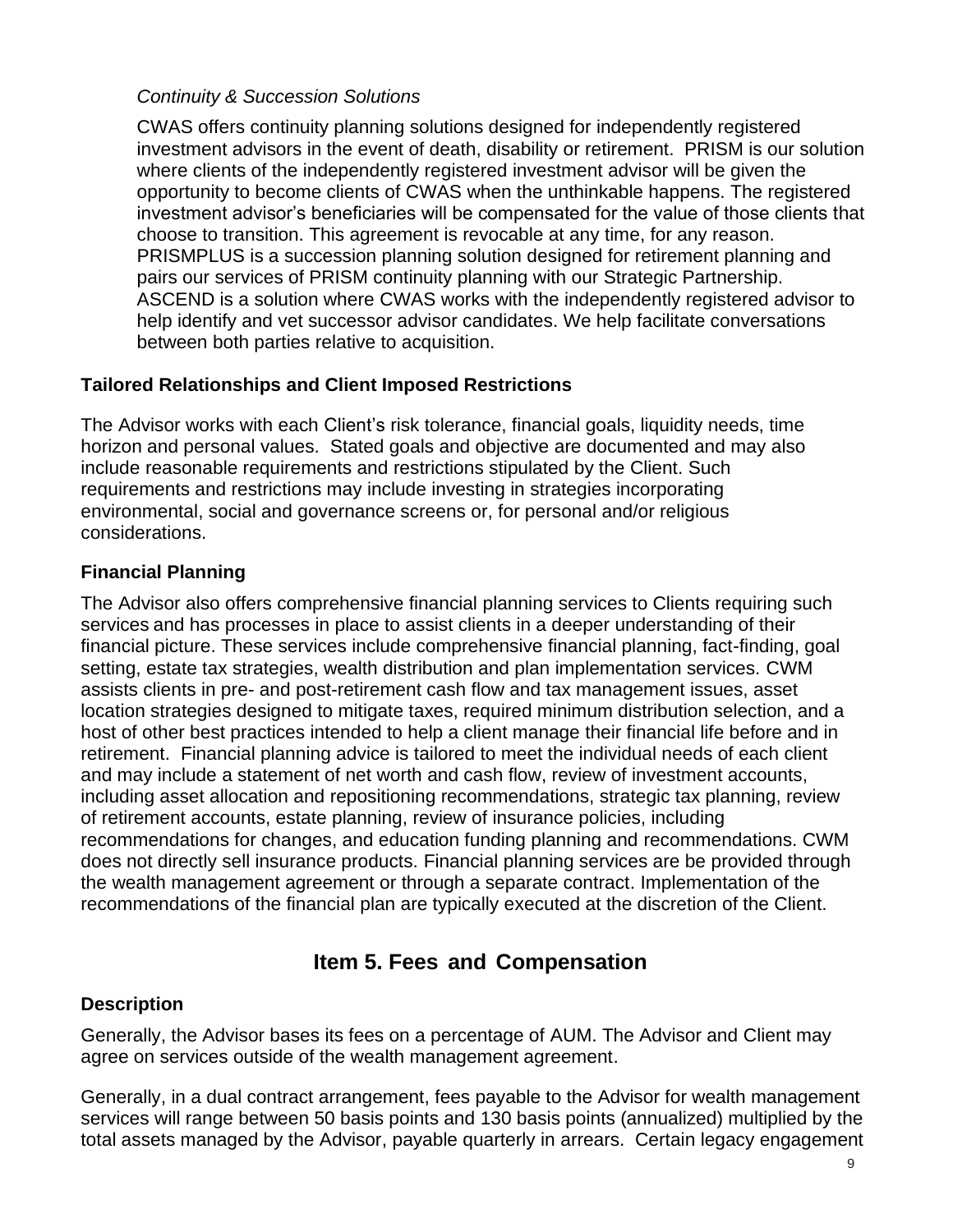may be charged fees that differ from the stated fee range.

Generally, in a dual contract arrangement, the Client would also be responsible for fees due both to the Advisor and the investment manager[s] with whom they have contracted with. (See "Other Fees" below).

The Advisor's fees may vary, depending on the Client's circumstances (such as account size, complexity, relationship to other accounts, and investment strategies and managers employed, etc.).

The Client may make additions or withdrawals from the account[s] at any time, subject to the Advisor's right to terminate an account or the overall relationship. Additions may be in cash or securities provided that the Advisor reserves the right to liquidate any transferred securities or decline to accept particular securities into a Client's account[s]. Clients may withdraw account assets on notice to CWM, subject to the usual and customary securities settlement procedures. However, the Advisor typically designs its investment portfolios as long-term investments and the withdrawal of assets may impair the achievement of a Client's investment objectives. CWM may consult the Client about certain implications such transactions. Clients are advised that when such securities are liquidated, they may be subject to securities transaction fees, shortterm redemption fees, and/or tax ramifications. For all assets deposited into or withdrawn from the Client's account[s], the Advisor's fee will be adjusted in the next billing period to reflect the fee difference. The Advisor, at its sole discretion, will negotiate a fee that differs from the schedule above for certain account[s] or holdings.

### *Financial Planning Services*

Generally, financial planning services are part of the Advisor's wealth management service. However, Clients may engage the Advisor separately for financial planning and/or consulting services. Hourly fees range up to \$400 per hour. Fixed fees are based on the estimated number of hours to complete the engaged upon deliverables. Fees may be negotiable based on the nature and complexity of the services to be provided and the overall relationship with the Advisor.

If the Client's situation is substantially different than disclosed at the initial meeting, a revised fee will be provided to the client. The Client must approve the change of scope in advance of any additional work being performed, if a fee increase is necessary.

### *Family Office Services*

Each agreement between the Advisor and the Client for family office services is negotiated based on the size, complexity and breadth of each Client's needs. Generally, such fees will be based on a percentage of assets advised upon and/or managed. If services are in excess of the standard engaged upon deliverables, the Advisor will charge a fixed annual rate of up to \$150,000, payable quarterly or an hourly consulting fee.

### *Private Funds*

CWM may receive a fee for providing investment advisory to CWM Funds and non-investment advisory services to Private Funds. Non-advisory services may include activity relating to fund administration, distribution and/or investor services. Such fee will be set-forth in each Private Fund's Operating Agreement. CWM may also receive reimbursement for certain expenses it occurs relating to the organization and distribution of Private Funds, pursuant to the provisions of each Private Fund's offering documents.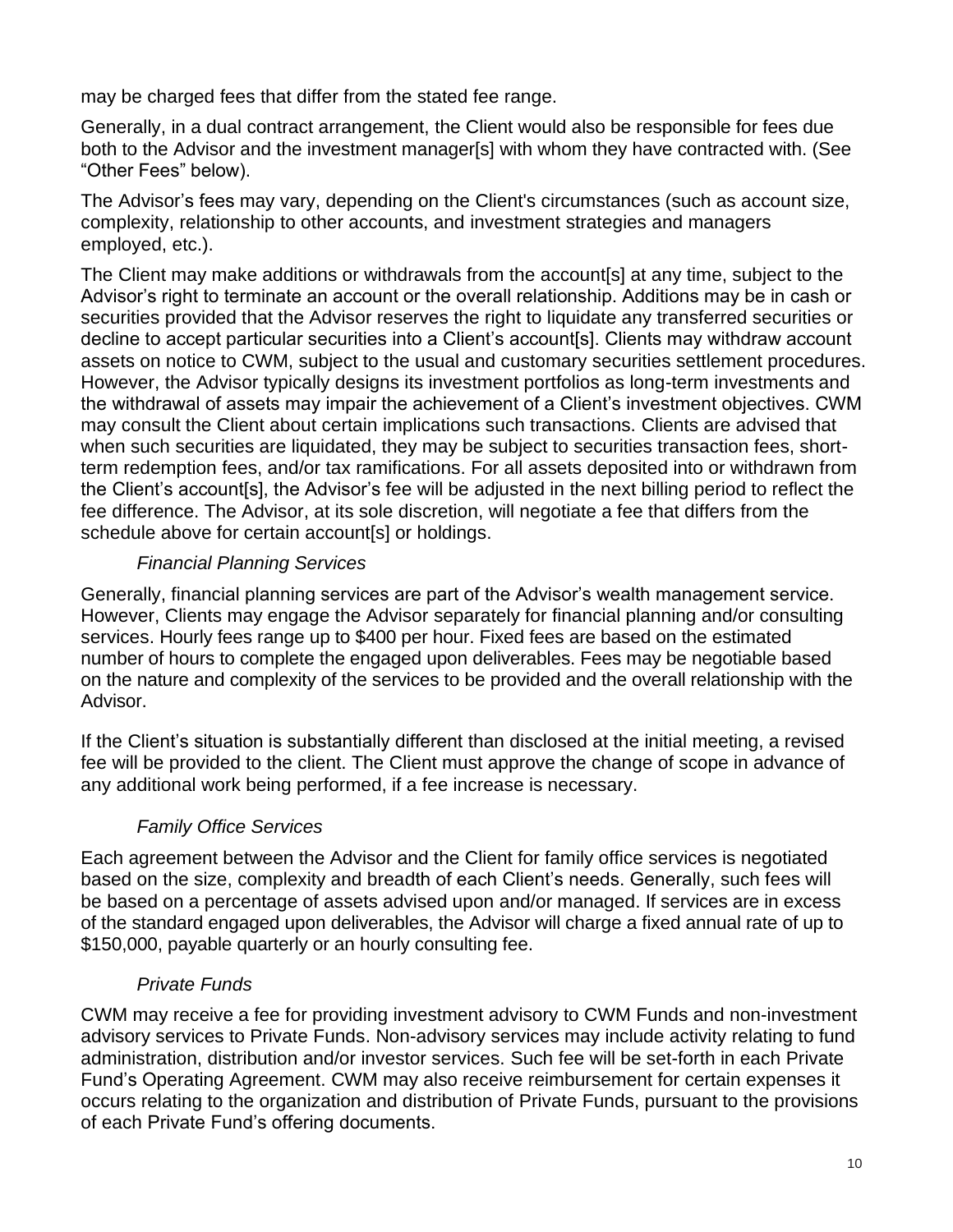### *Other Services Fees*

Upon mutual agreement between the Advisor and the Client, the Advisor will engage in advisory and non-advisory services not discussed in this document, where such fees will be negotiated.

### *ERISA Accounts*

CWM is deemed to be a fiduciary to advisory Clients that are employee benefit plans or individual retirement accounts ("IRAs") pursuant to ERISA, and regulations under the IRC. As such, CWM is subject to specific duties and obligations under ERISA and the IRC that include among other things, restrictions concerning certain forms of compensation. Fees can range up to 130 basis points and are negotiable depending on the size and complexity of the Plan. Fees are billed either in advance or arears of each month or quarter pursuant to the terms of the retirement plan advisory agreement. Fees can be deducted from the accounts of the plan participants or paid directly by the plan sponsor.

## **Fee Billing**

Generally, fees are billed quarterly, in arrears, meaning that the Advisor invoices Clients after each three-month billing period has occurred. Payment in full is expected upon invoice presentation. Fees based on the market value of the Client's assets are as of their value on the last day of the quarter. Fees are usually deducted from a designated Client account[s] at the custodian to facilitate billing. The Client must consent in advance to direct debiting of their investment account[s]. Clients should be aware of their responsibility to verify the accuracy of the fee amount submitted to the custodian by CWM, as the custodian will not determine whether the fee has been properly calculated.

All securities, cash and cash equivalents in the account(s) will be included in calculating the value of the account(s) for purposes of computing Advisor's fees, unless otherwise agreed upon between parties.

Fees assessed on a fixed basis are generally billed in arrears for work completed.

Clients are advised that all fees paid to the Advisor are separate and distinct from the fees and expenses charged by investment managers, investment funds and custodians recommended to Clients by the Advisor. The Client is responsible for all securities execution and custody fees charged by the Custodian, if applicable. Certain custodians do not charge securities transaction fees for ETF and equity trades in a Client's account, provided that the account meets the terms and conditions of the custodian's brokerage requirements. However, the custodians typically charge for mutual funds and other types of investments.

Clients for which investments in Private Funds may be appropriate (e.g., real estate partnerships, private equity funds and/or hedge funds) will normally be charged a management fee and other fees and expenses by the Private Fund. In addition, investment managers of these Private Funds may also charge a performance fee, once the private fund exceeds a target rate of return.

### **Other Fees**

Custodians, at their sole discretion, may charge transaction fees on purchases or sales of certain mutual funds, ETFs, stocks and bonds. These fees are in addition to the fees paid by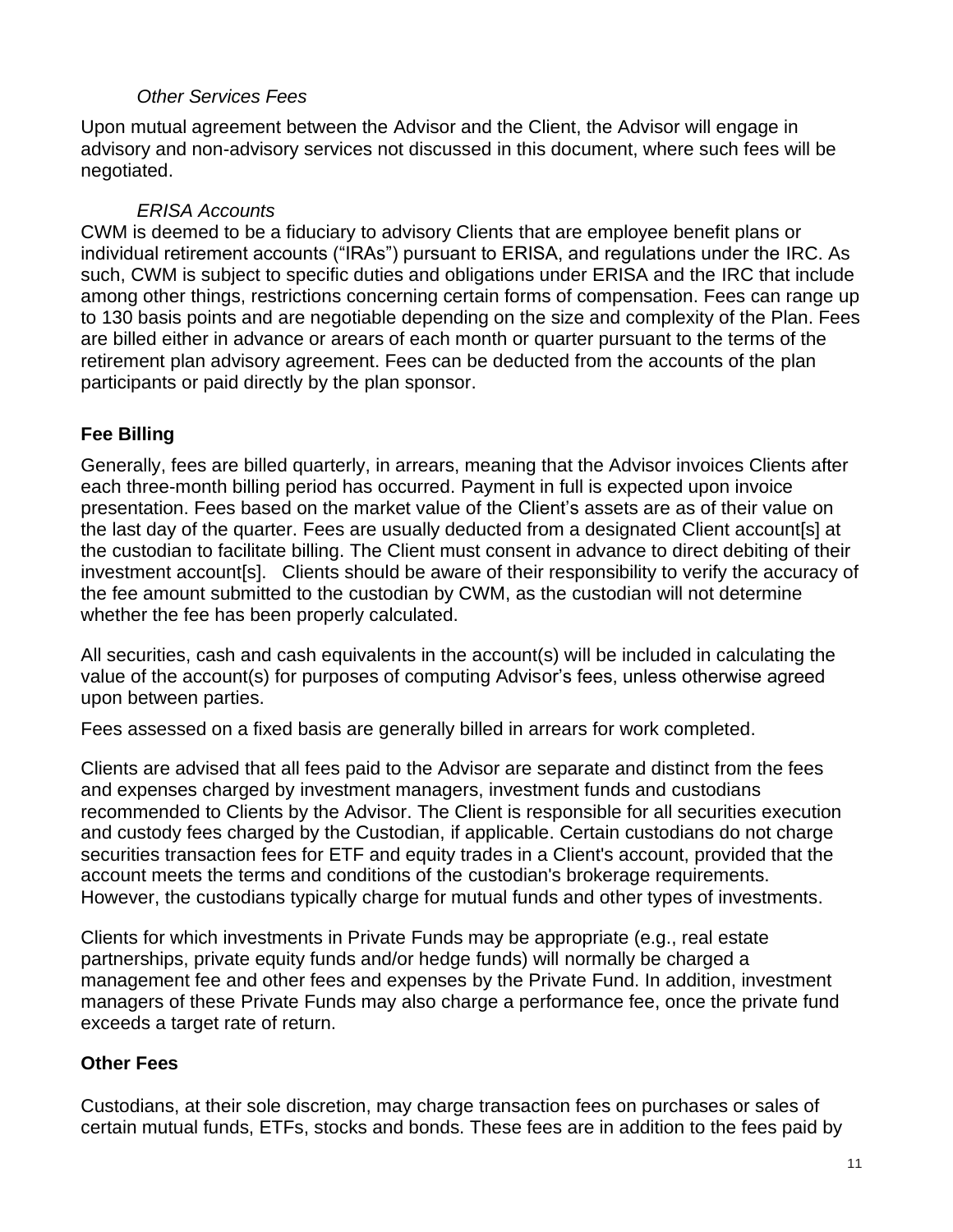you to CWM. Transaction fees are usually incidental to the purchase or sale of a security and in our opinion, the selection of the security is more important than the transaction fee charged by the custodian, as applicable. CWM does not receive any compensation from transaction fees charged by the custodians. For further information on Brokerage Practices, please see Item 12 of this brochure.

Mutual fund companies and ETF issuers charge their shareholders an investment management fee, or expense ratio, that is disclosed in the fund or ETF prospectus. These fees are in addition to the fees paid by you to CWM. CWM does not receive any compensation for management fees charged by a mutual fund or ETF provider.

Clients whose assets are designated to a third-party money manager will have fees, in addition to the fees paid by you to CWM. These fees are calculated by the third-party money manager and deducted directly from your account. CWM does not receive any compensation for management fees charged by a third-party money manager.

### **Past due Accounts and Termination of Client Agreements**

The Advisor reserves the right to stop work on any account where fees due to the Advisor are more than ninety (90) days overdue. In addition, the Advisor reserves the right to terminate any financial planning engagement where a Client has willfully concealed or has refused to provide pertinent information about financial situations when necessary and appropriate, in the Advisor's judgment, to providing proper financial advice.

A Client may terminate their agreement with the Advisor within five (5) business days of signing their agreement without incurring any advisory fees. Furthermore, the Client or the Advisor may terminate their agreement upon up to thirty (30) days written notice to the other party. Writing can be by regular mail, fax, or email; instant message or other like services are not permissible.

Either party can terminate the retirement plan advisory agreement, at any time, by providing advance written notice to the other party (writing can be by regular mail, fax, or email; instant message or other like services are not permissible).

Upon notice of termination from the Client, the Advisor will await further instructions from the Client as to when and how Client requests to liquidate and/or transfer the portfolio and remit the proceeds. Upon instructions received, the Advisor will instruct the Client's investment manager, brokers, dealers, mutual fund sponsors and others to liquidate and/or transfer the portfolio and remit proceeds to the Client. The Client will be invoiced for any investment management fees earned by the Advisor up to and including the effective date of termination.

The Advisor can make no representation regarding puts, holds or other investment features that may limit a Client's ability to liquidate or transfer all or a portion of the Client's portfolio.

Upon termination, the client shall be responsible for planning fees based on the hours incurred or in the event of a fixed fee, the percentage of the engagement completed.

In the event of termination, where there has received appropriate written notification, a Client's obligation to pay advisory fees (pro-rated through the date of termination) will remain. As applicable, a Client will receive a pro-rata refund of any prepaid and unearned fees.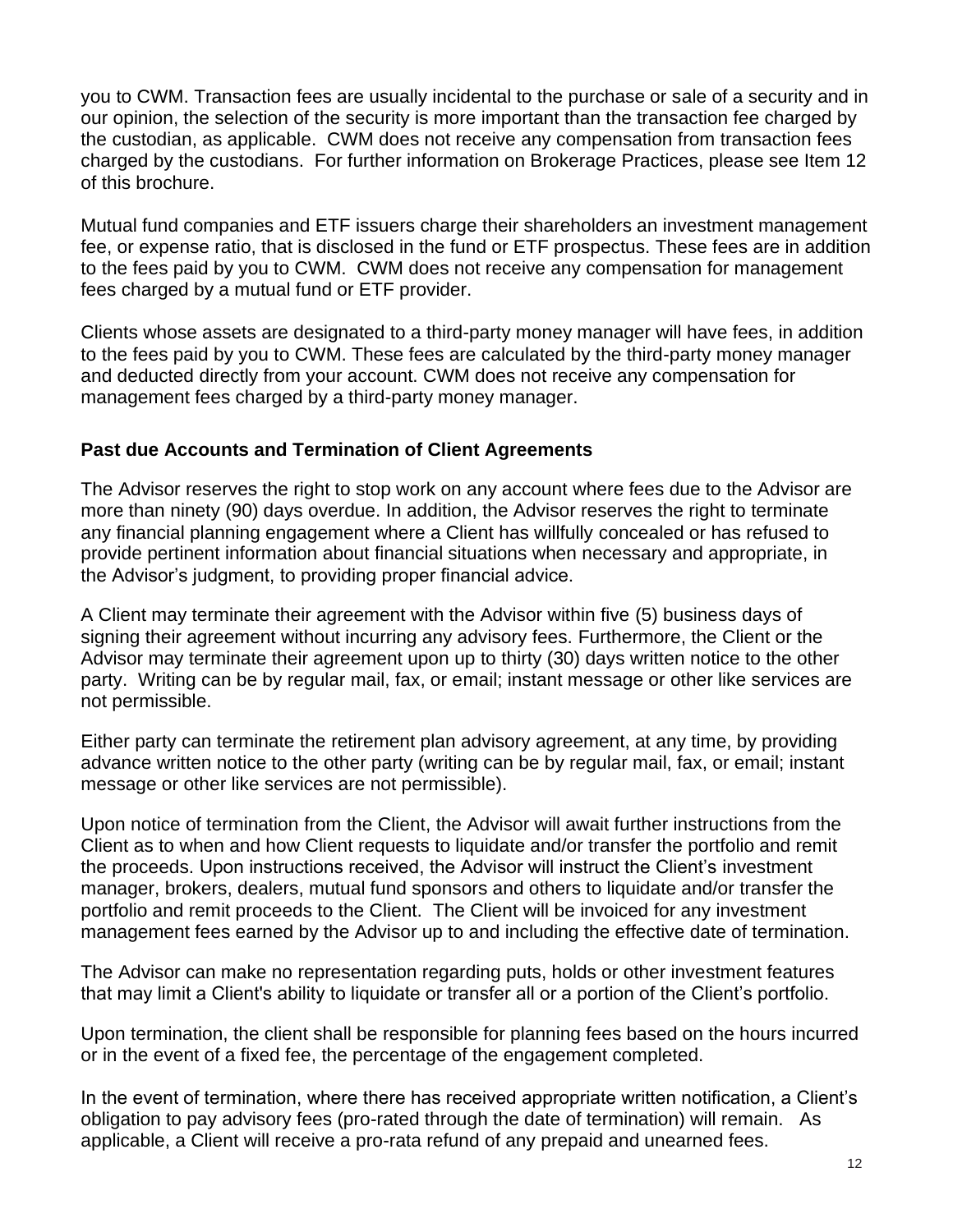## **Item 6. Performance-Based Fees**

### <span id="page-12-0"></span>**Performance-Based Fees**

The Advisor does not charge a performance-based fee in relation to services it provides. However, the Advisor may recommend investment managers and investment funds, including Private Funds (including CWM Funds), which assess a performance-based fee. Such a recommendation to invest with an investment manager or investment fund with a performance-based fee arrangement would be preceded by an assessment by the Advisor as to the suitability and appropriateness of such an investment, relative to other similar investments, if any, which do not have a performance-based fee arrangement.

## **Item 7. Types of Clients**

### <span id="page-12-1"></span>**Description**

The Advisor offers personalized investment management services to individuals, high net worth individuals and families, trusts, estates, charitable organizations, pension and profit- sharing plans, corporations, and other business entities. CWAS serves as a sub-advisor to other registered investment advisors and enters into agreements with investors of those entities. The amount of each type of Client is available on the Advisor's Form ADV Part 1A. These amounts change over time and are updated at least annually by the Advisor. Client relationships vary in scope and length of service.

### **Account Minimums**

Generally, Clients wishing to hire the Advisor for wealth management services should have at least \$1 million in investable assets. The Advisor retains the right to waive such minimum, considering various facts including, but not limited, to long-standing relationships, anticipated additions to AUM, and the strategy and investment managers utilized. Account minimums for family office services are determined on a facts and circumstances basis, considering the complexity of the prospective client's needs.

## <span id="page-12-2"></span>**Item 8. Methods of Analysis, Investment Strategies and Risk of Loss**

#### **Methods of Analysis and Investment Strategies**

#### *Wealth Management Clients and Family Office Clients*

The Advisor works closely with Clients to determine their investment goals and levels of risk tolerance. The Advisor's basic investment philosophy is rooted in the belief that long-term returns are determined primarily by asset allocation. The Advisor attempts to construct an asset allocation designed to meet each Client's time horizon, risk tolerance, cash needs and other objectives. The Advisor will then implement such asset allocation for each Client. The Advisor uses a Core and Satellite approach to investment management. This approach allows the Advisor to manage each Client's portfolio to:

• Separate and manage various sources of portfolio risk to improve portfolio structure and efficiency;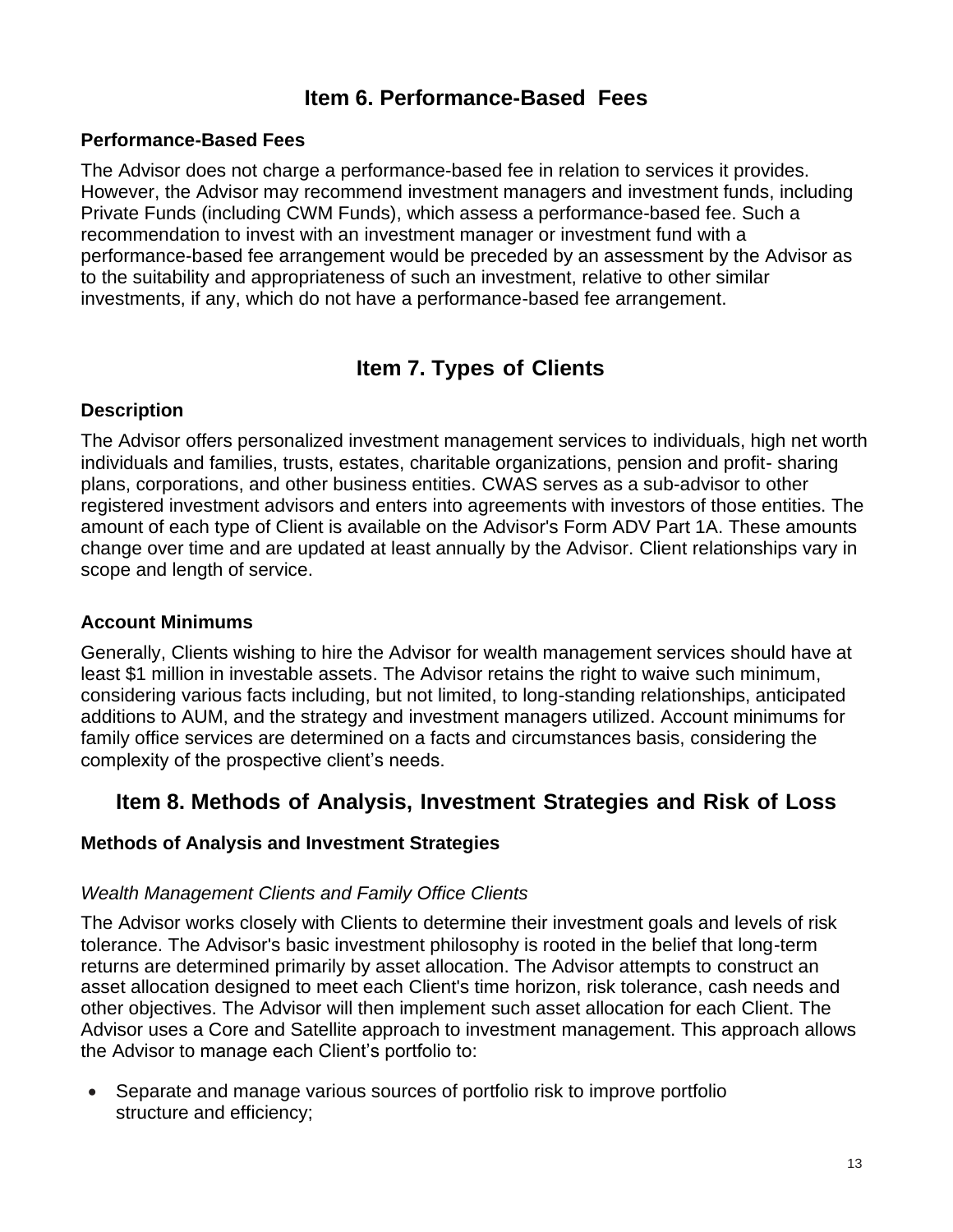- Add return generating opportunities and / or volatility-reducing asset classes to a portfolio; and
- Increase the likelihood of meeting their specific financial goals.

*Core strategies* provide efficient exposure to asset classes that are broadly representative of the market (much of this market representation comes in the form of equity and fixed income instruments). While implementation strategies vary, the Advisor believes that a combination of active, structured and passive strategies provide a solid core for most investors.

*Satellite strategies* generally deliver higher levels of active alpha (returns derived from skilled active management) or exotic beta (exposure to risk factors with low correlation to global markets) and can enhance expected returns. Examples include REITs, energy MLPs, commodities, high yield bonds, private equity, emerging markets securities, and interest rate management investments, such as interest rate and Index swaps and other derivative securities, which allow for active management of duration and yield.

In addition, CWM has various internally managed risk-managed active strategies. Series and the portfolio include the Prime Series, Market Series, Quantitative Series, Strategic Market Series, Alpine Series, Clean, Green, Global Market Series, and Clean, Green, and Global Strategic Series.

### *Third-party Investment Manager Due Diligence*

Each investment manager on the Advisor's platform is monitored throughout the year and reviewed at least annually. Each investment manager review is presented to the Advisor's Investment Oversight Committee ("IOC"). The IOC is chaired by the Advisor's Chief Investment Officer ("CIO") and, is responsible for recommending to the Advisor's management the hiring or removal of an investment manager. Investment manager reviews include discussions on investment performance, market events/trends, organizational changes and/or, new investment strategies.

Further, prior to adding an investment manager on the Advisor's platform, the Advisor will conduct an initial due diligence, which shall be presented to the IOC for evaluation. The IOC, in-turn, will either recommend, or not, the hiring of such investment manager.

### *Internally Advised Private Funds*

Consistent with all of our investment strategies, oversight of CWM Funds will be the responsibility of the IOC and the CWM Board of Directors.

### **Monitoring of Client Accounts**

The Advisor monitors the performance of the Clients' accounts at least annually in order to confirm the portfolio allocation remains in line with the Client's risk tolerance and investment objectives. The Advisor reviews broad asset class allocation, investment strategies within each asset class, as well as underlying security performance within each investment strategy.

### **Risk of Loss**

Securities investments are not guaranteed, and you may lose money on your investments. Each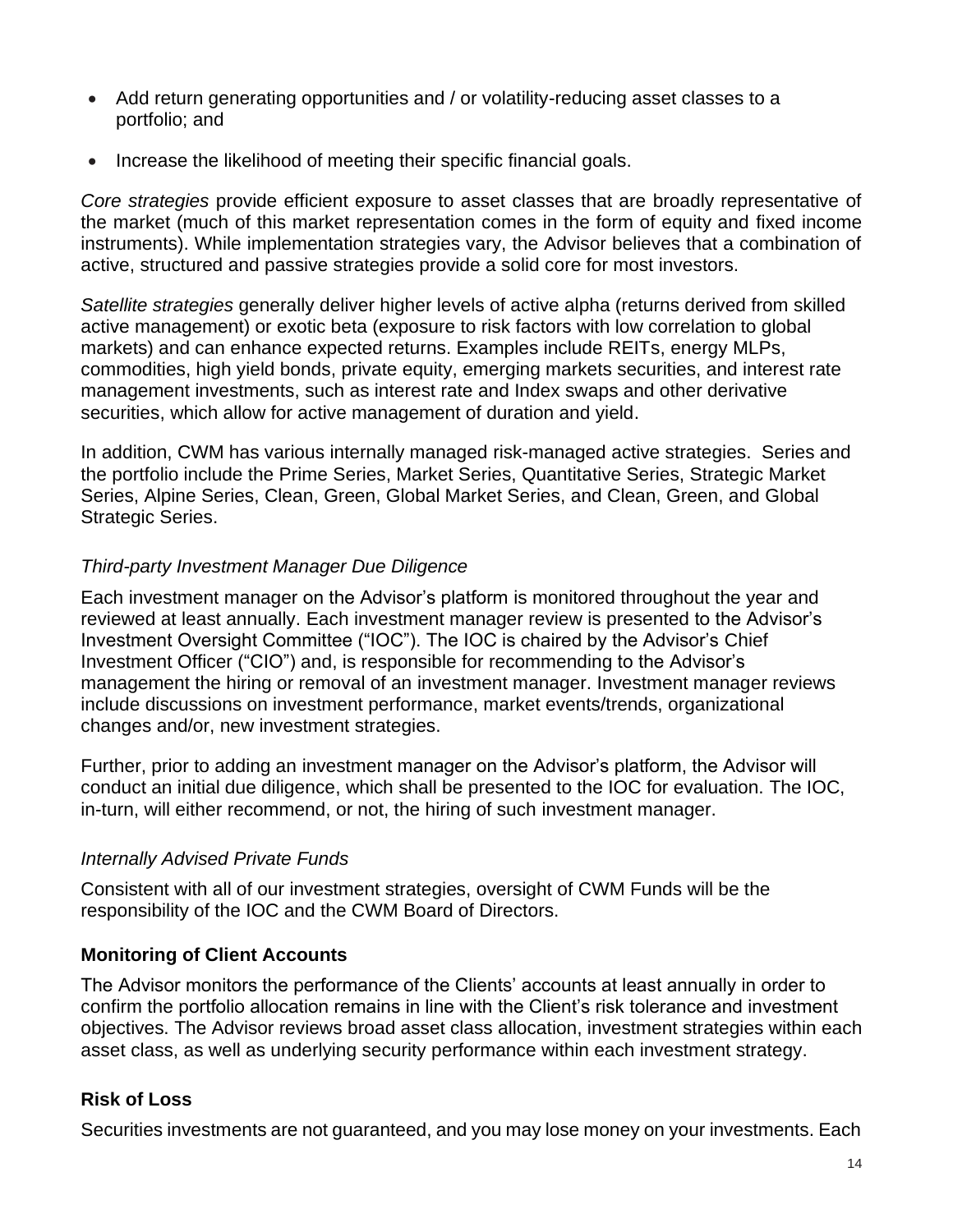investment style or strategy will carry different levels of risk. All investment programs have certain risks that are borne by the investor. Our investment approach constantly keeps the risk of loss in mind. Investors face the following investment risks:

Investment management services include the purchase and sale of securities which involves a certain level of inherent risk. The risk includes the potential loss of principal value. CWM's investment service is based on a process that provides two separate kinds of risk management: asset class diversification and traditional value investing strategies.

1. Asset Class Diversification - CWM tactically changes the portfolio asset allocation to reflect our views of market value on an ongoing basis. All portfolios are diversified in terms of global asset classes. CWM has complete discretion in securities chosen, amounts of securities in client accounts and choice of broker dealer to execute trades.

2. Value Investing - As a value manager, a key factor to managing risk is our selling technique, which requires constant reevaluation of the value proposition of the securities we hold as prices fluctuate and other opportunities present themselves. This constant monitoring is carried out by an experienced investment team. By utilizing a team approach to the decision-making process, we feel that we are adding another layer of risk protection in volatile markets.

Third-Party Money Managers: For assets designated to a third-party money manager, the third-party manager is responsible for continuous monitoring, the selection of securities and trade execution in such accounts. CWM may retain discretion over assets designated to the third-party money manager, using both subjective and objective evaluation factors including, but are not limited to manager style, previous experience, investment approach, size of firm, holdings, historical performance and turnover. CWM may select a more costly active manager if we believe that the manager can access a more favorable return stream relative to risk.

Margin: CWM uses margin in Client accounts, as appropriate and authorized by the Client.

All investing involves some level of risk, including but not limited to the following:

- **Interest-Rate Risk:** Fluctuations in interest rates may cause investment prices to fluctuate. For example, when interest rates rise, yields on existing bonds become less attractive, causing their market values to decline. Securities with greater interest rate sensitivity and longer maturities are generally subject to greater fluctuations in value. In a rising interest rate environment, a Client's fixed income portfolio may lose value. A bond with a longer maturity will typically fluctuate more in price than a shorter-term bond. Shorter term money market instruments carry less interest rate risk.
- **Asset Valuation**: The identification of securities and other assets believed to be undervalued is a difficult task and there are no assurances that such opportunities will be successfully recognized or acquired.
- **Market Risk:** All securities investments are subject to changes in the marketplace. The price of a security, bond, or mutual fund may drop in reaction to tangible and intangible events and conditions. This type of risk is caused by external factors independent of a security's particular underlying circumstances. For example, political, economic and social conditions may trigger market events. Economies and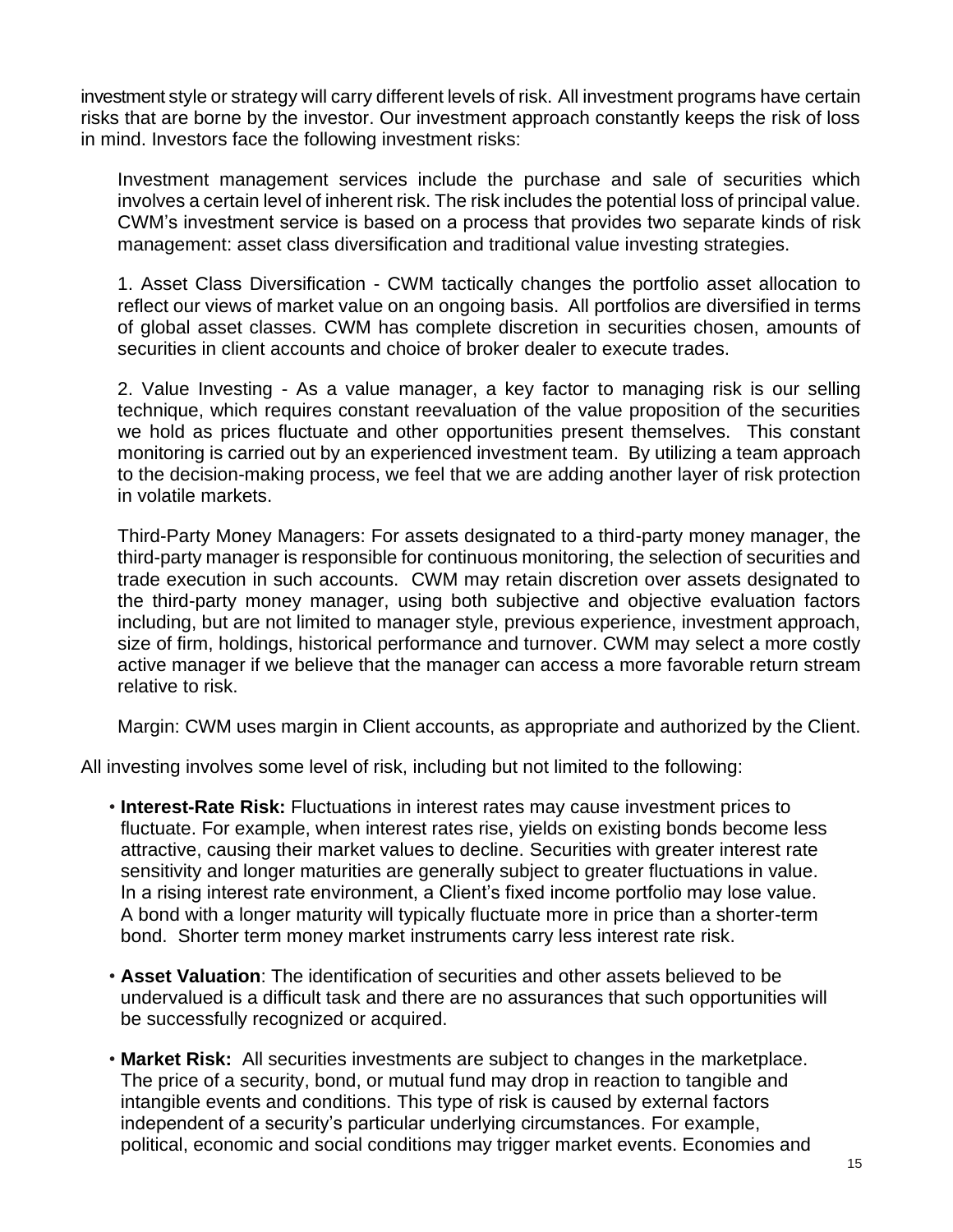financial markets throughout the world are becoming increasingly interconnected, which increases the likelihood that events or conditions in one country or region may adversely impact markets or issuers in other countries or regions. At times, movements in the market can be significant, which will cause the value of an investor's account to change.

- o **Stock Market Risk**: The chance that stock prices overall will decline. Stock markets tend to move in cycles, with periods of rising prices and periods of falling prices.
- **Inflation Risk:** When any type of inflation is present, a dollar today will not buy as much as a dollar next year, because purchasing power is eroding at the rate of inflation.
- **Currency Risk:** Overseas investments are subject to fluctuations in the value of the dollar against the currency of the investment's originating country. This is also referred to as exchange rate risk.
- **Reinvestment Risk:** This is the risk that future proceeds from investments may have to be reinvested at a potentially lower rate of return (i.e. interest rate). This primarily relates to fixed income securities.
- **Business Risk:** These risks are associated with a particular industry or a particular company within an industry. For example, oil-drilling companies depend on finding oil and then refining it, a lengthy process, before they can generate a profit. They carry a higher risk of profitability than an electric company, which generates its income from a steady stream of customers who buy electricity no matter what the economic environment is like.
- **Liquidity Risk:** Liquidity is the ability to readily convert an investment into cash. Generally, assets are more liquid if many traders are interested in a standardized product. For example, Treasury Bills are highly liquid, while real estate properties and most private equity funds are not. A lack of liquidity may impact the marketability of a security, meaning that it may not be purchased or sold without negatively impacting its price. Liquidity risk is the risk that may occur due to the inability to convert a security or hard asset to cash without a loss of capital and/or income in the process. Liquidity risk generally arises when an individual with immediate cash needs holds a valuable asset that it cannot trade or sell at market value due to a previously agreed upon holding period.
- **Financial Risk:** Excessive borrowing to finance a business' operations increases the risk of profitability, because the company must meet the terms of its obligations in good times and bad. During periods of financial stress, the inability to meet loan obligations may result in bankruptcy and/or a declining market value.
- **Investment Model Allocation Risk:** With regard to risk managed portfolios**,** the investment manager's strategic allocation assumptions and market momentum signals which drive tactical allocation and decisions regarding cash balances, may be incorrect and may result in underperformance relative to other investments.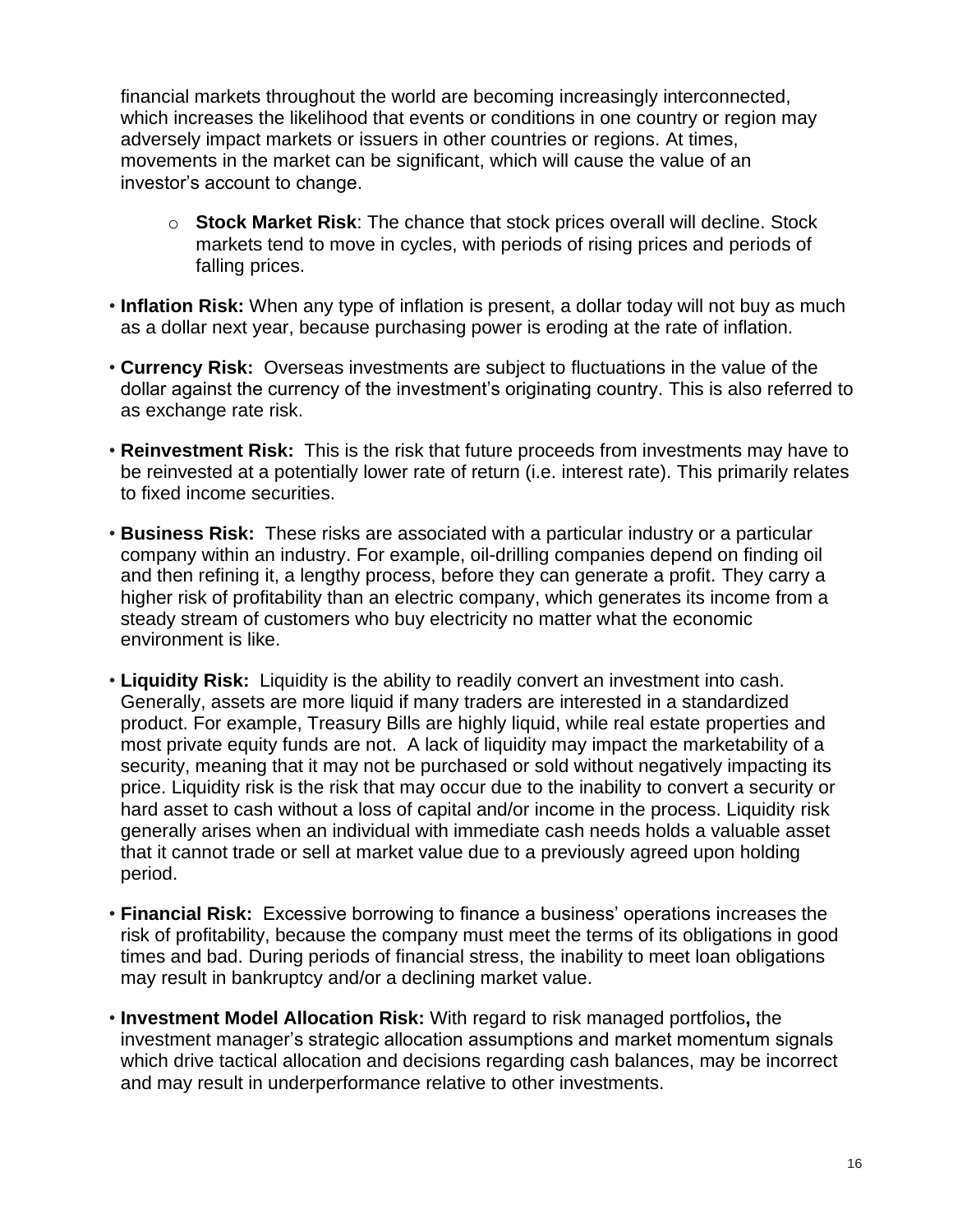- **Sector Risk**: The chance that significant problems will affect a particular sector, or that returns from that sector will trail returns from the overall stock market. Daily fluctuations in specific market sectors are often more extreme than fluctuations in the overall market.
- **Foreign securities and emerging markets risk:** Foreign securities are subject to interest-rate, currency-exchange-rate, economic, and political risks, all of which may be magnified in emerging markets. Foreign securities are subject to the same market risk as US securities and involve risk of loss due to political, economic, legal, regulatory and currency risk. There are also differences in accounting and financial reporting standards. Further, events and evolving conditions in certain economies or markets may alter the risks associated with investments tied to countries or regions that historically were perceived as comparatively stable becoming riskier and more volatile.
- **ETF Risks:** ETFs are investments whose shares are bought and sold on security exchange. An ETF holds a portfolio of securities designed to track a particular market segment or index. Some ETFs are SPDRs, PowerShares and iShares.Our investment strategies could purchase ETFs to gain exposure to a portion of the US or foreign markets, sectors, industry or commodities. Our investment strategies investing in another investment company will bear their pro rata share of the other investment company's advisory fee and other expenses, in addition to their own.The performance of ETFs is subject to market risk, including the possible loss of principal. The price of the ETFs will fluctuate with the price of the underlying securities that make up the funds. Specifically, ETFs, depending on the underlying portfolio and its size, can have a wide price (Bid and Ask) spreads, thus diluting or negating any upward price movements of the ETF or enhancing any downward price movement.In addition, ETFs have a trading risk based on the loss of cost efficiency if the ETFs are traded actively and a liquidity risk if the ETFs have a large bid-ask spread and low trading volume. The price of an ETF fluctuates based upon the market movements and may dissociate from the index being tracked by the ETF or the price of the underlying investments. An ETF purchased or sold at one point in the day may have a different price than the same ETF purchased or sold a short time later. Also, ETFs require more frequent portfolio reporting by regulators and are thereby more susceptible to actions by hedge funds that could have a negative impact on the price of an ETF. Certain ETFs employ leverage, which creates additional volatility and price risk depending on the amount of leverage utilized, collateral, and liquidity of the supporting collateral. The use of leverage increases interest rate cost to the ETF as well as increase the level of volatility.
- **Mutual Fund Risks:** The major risk of investing in a mutual fund includes the quality and experience of the mutual fund portfolio management team and their ability to create fund value by investing in securities that have growth, the amount of individual company diversification, the type and amount of industry diversification, and the type amount of sector diversification within specific industries. The performance of mutual funds is subject to market risk, including the possible loss of principal. The price of the mutual funds will fluctuate with the value of the underlying securities that make up the funds. The price of a mutual fund is typically set daily therefore a mutual fund purchased at one point in the day will typically have the same price as a mutual fund purchased later that same day.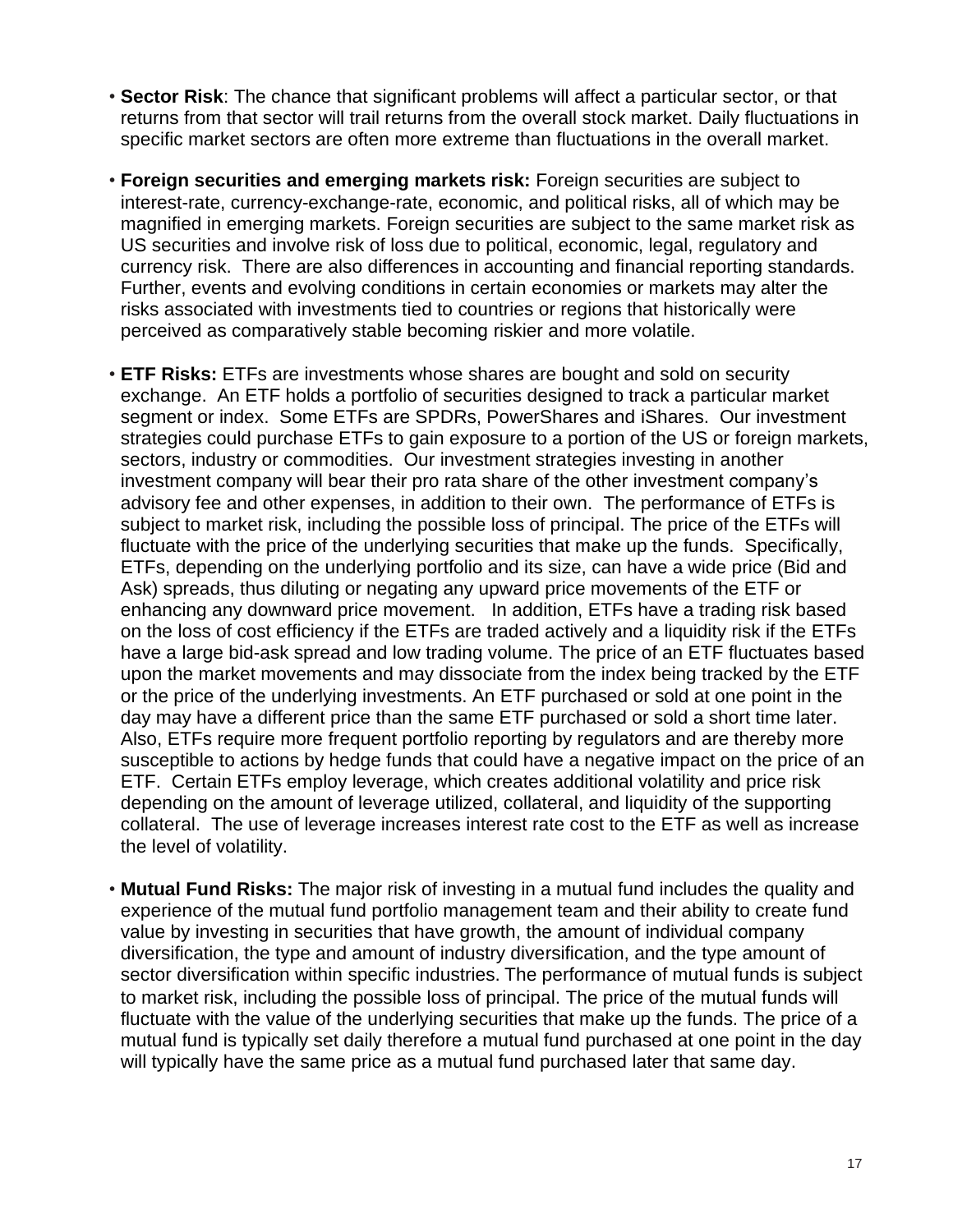- **Commodities Risk**: Commodities include soft assets such as crops and coffee that are generally extracted from the ground, as well as hard assets such as minerals and metals that are mined. Investing in commodities carries significant risks, including price, credit and market risk. Many physical commodities, as well as intangible commodities (such as security or fixed income indices) serve as the underlying to commodity futures contracts.
- **Company Risk**: When investing in stock positions, there is always a certain level of company or industry-specific risk that is inherent in each investment. This is also referred to as non-systemic risk and it can be reduced through appropriate diversification. There is the risk that the company will perform poorly or have its value reduced based on factors specific to the company or its industry. For example, if a company's employees go on strike or the company receives unfavorable media attention for its actions, the value of the company may be reduced.
- **Management Risk**: An investment's value varies with the success and failure of the investment strategies, research, analysis and determination of portfolio securities. If investment strategies do not produce the expected returns, the value of the investment will decrease.
- **Client Imposed Investment Restrictions Risk**: Clients who place restrictions from investing in certain industries or specific companies for social, religious, statutory or other reasons, may result in forgoing investment opportunities, which are in the best economic interest of the Client. Such restrictions may result in performance less favorable than other Client accounts managed by CWM without such restrictions.
- **Risks for all forms of analysis:** While we are alert to indications that data may be incorrect, there is always a risk that our analysis may be compromised by inaccurate or misleading information. Information that we gather and impart depends upon to be accurate and unbiased includes, but is not limited to: corporate annual reports, filings with the SEC, company press releases, research material reported by others, financial newspapers and magazines, corporate ratings/analytical services, government reports, etc.
- **Technical Risk**: This type of analysis utilizes statistics to determine trends in security prices. Technical analysis tends to focus on but is not limited to factors such as trading volume, demand, and volatility. Technical chart analysis is also used which involves the assessment of historical charts and graphs.
- **Margin Risk**: The use of short-term margin borrowings results in certain additional risks to a Client. For example, if securities pledged to brokers to secure a Client's margin accounts decline in value, the Client could be subject to a "margin call," pursuant to which it must either deposit additional funds with the broker or be the subject of mandatory liquidation of the pledged securities to compensate for the decline in value.

#### • **Options Contract Risk:**

Investments in options contracts have the risk of losing value in a relatively short period of time. Option contracts are leveraged instruments that allow the holder of a single contract to control many shares of an underlying stock. This leverage can compound gains or losses.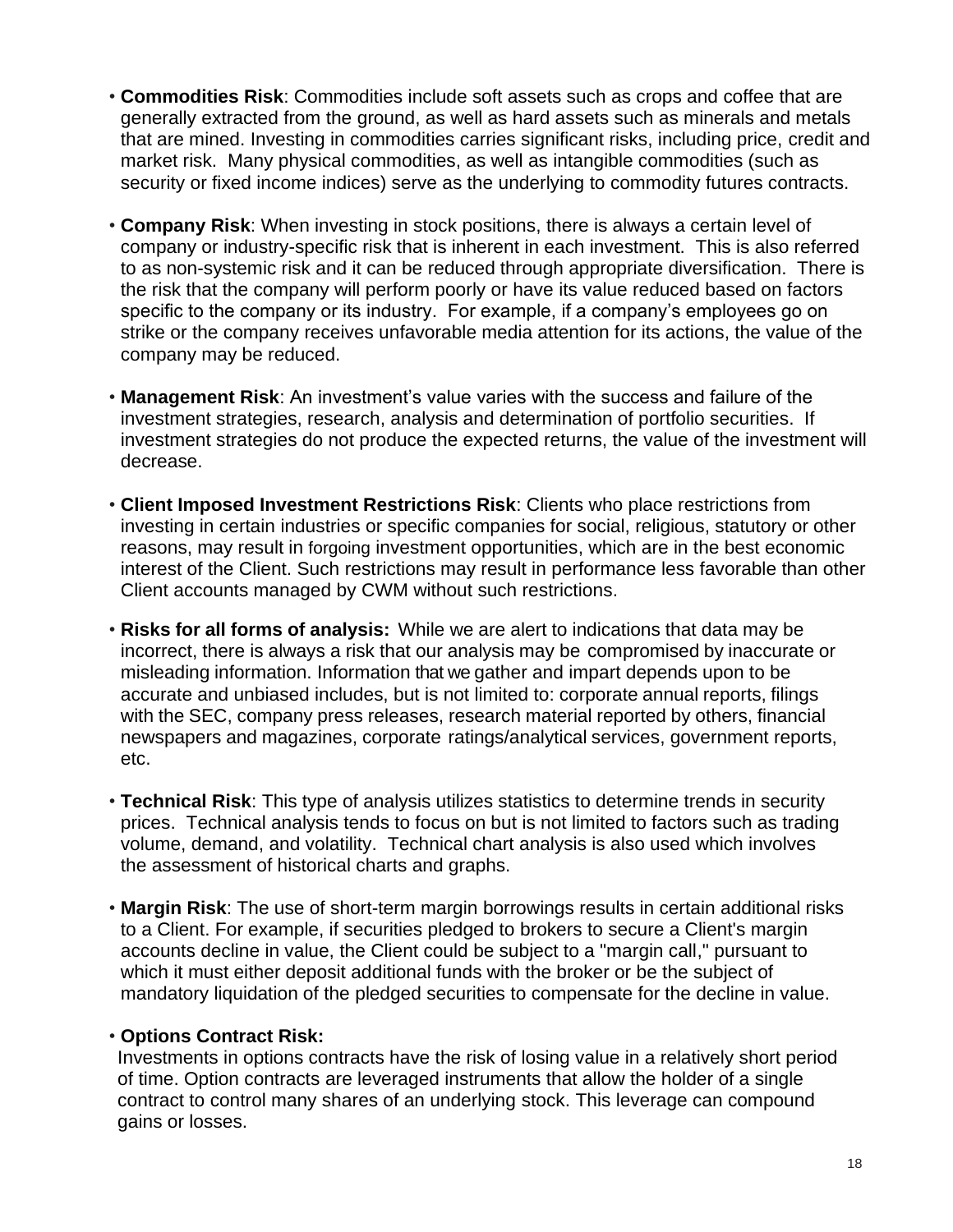### • **Alternative Investments (Limited Partnerships) Risk:**

The performance of alternative investments (limited partnerships) is typically shown quarterly and may have limited liquidity. An investor could lose all or a portion of their investment. Such investments often have concentrated positions and investments that may carry higher risks. Client should only have a portion of their assets in these investments.

• **Cyber Security Risk.** Cyber security is a generic term used to describe the technology, processes, and practices designed to protect networks, systems, computers, programs, and data from cyber-attacks and hacking by other computer users, and to avoid the resulting damage and disruption of hardware and software systems, loss or corruption of data, and/or misappropriation of confidential information. With the increased use of technologies to conduct business, such as the Internet, CWM is susceptible to operational, information security and related risks. CWM relies on communications technology, systems, and networks to engage with clients, employees, accounts, shareholders, and service providers, and a cyber incident may inhibit CWM's ability to use these technologies. In general, cyber incidents can result from deliberate attacks or unintentional events by insiders or third parties, including cybercriminals, competitors, nation-states and "hacktivists," among others. Cyber attacks include, but are not limited to, phishing, gaining unauthorized access to digital systems (e.g., through "hacking" or infection from or spread of malware, ransomware, computer viruses or other malicious software coding) for purposes of misappropriating assets or sensitive information, structured query language attacks, corrupting data, or causing operational disruption. Cyber attacks may also be carried out in a manner that does not require gaining unauthorized access, such as causing denial-of service attacks on websites. A denial-of-service attack is an effort to make network services unavailable to intended users, which could cause CWM and clients to lose access to their electronic accounts, potentially indefinitely. Employees and service providers of CWM may not be able to access electronic systems to perform critical duties, such as trading and account oversight, during a denial-of-service attack. There is also the possibility for systems failures due to malfunctions, user error and misconduct by employees and agents, natural disasters, or other foreseeable and unforeseeable events.

Because technology is consistently changing, new ways to carry out cyber attacks are always developing. Therefore, there is a chance that some risks have not been identified or prepared for, or that an attack may not be detected, which puts limitations on CWM's ability to plan for or respond to a cyber attack. Like other business enterprises, CWM and its service providers have experienced, and will continue to experience, cyber incidents consistently. In addition to deliberate cyber attacks, unintentional cyber incidents can occur, such as the inadvertent release of confidential information by CWM or its service providers. To date, cyber incidents have not had a material adverse effect on CWM's business operations or performance.

CWM uses third party service providers who are also heavily dependent on computers and technology for their operations. Cybersecurity failures or breaches by CWM, our partners, other service providers and the issuers of securities in which a client invests, may disrupt and otherwise adversely affect their business operations. This may result in financial losses and costs to CWM or clients or cause violations of applicable privacy and other laws, regulatory fines, penalties, reputational damage, reimbursement or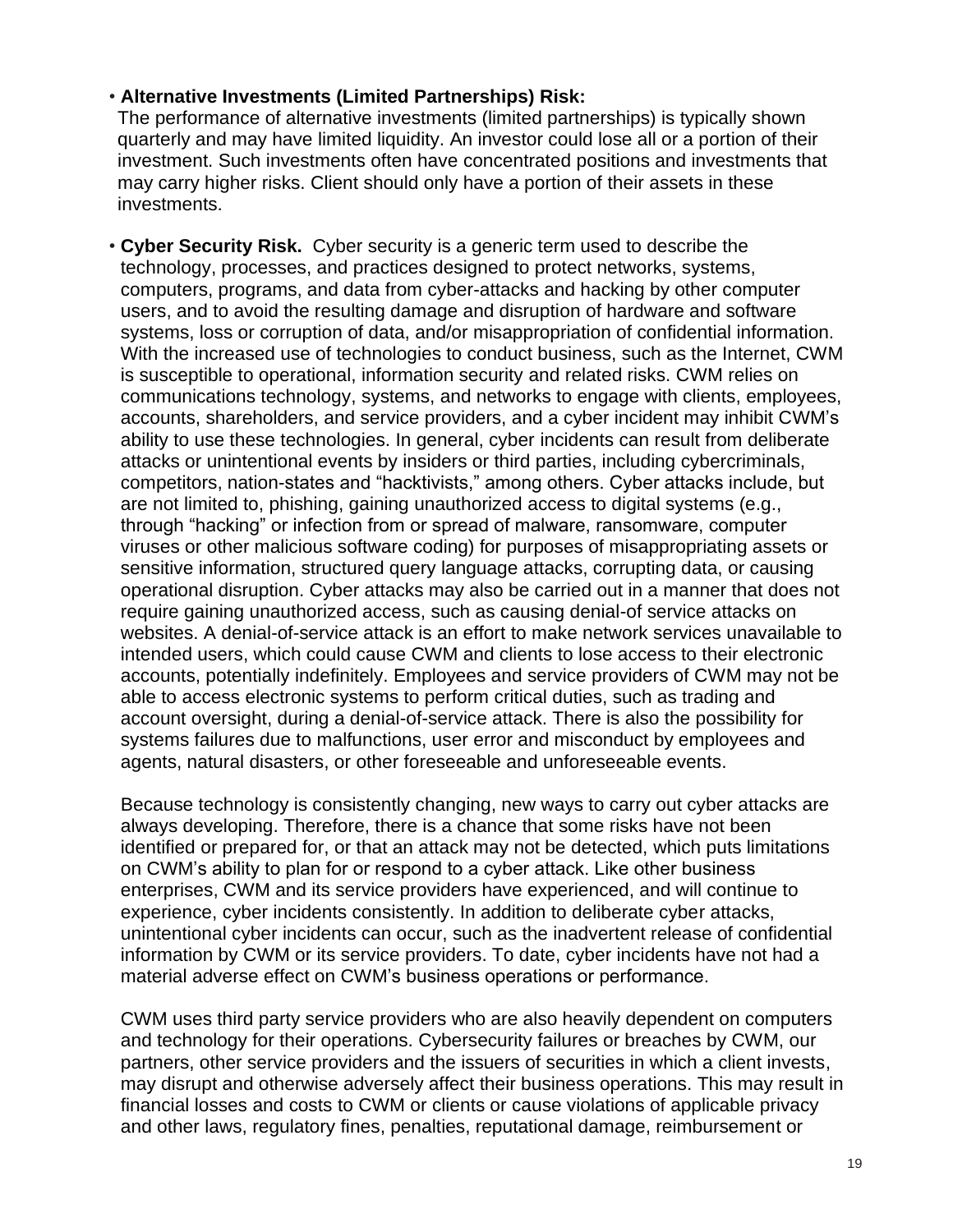other compensation costs, litigation costs, or additional compliance costs. In addition, substantial costs may be incurred in order to prevent any cyber incidents in the future. In addition, compliance with current and future privacy, data protection and information security laws could significantly impact current and planned privacy and information security related practices, the collection, use, sharing, retention, destruction and safeguarding of personal data and some of a client's current and planned business activities. Failure to comply with such laws and regulations could result in fines, sanctions or other penalties, which could materially and adversely affect the results of operations of a client and/or its investing securities and overall business, as well as have an impact on reputation. While CWM and many of its service providers have established business continuity plans and risk management systems intended to identify and mitigate cyber attacks, there are inherent limitations in such plans and systems including the possibility that certain risks have not been identified. CWM cannot control the cybersecurity plans and systems put in place by service providers and issuers in which CWM invests on behalf of clients. CWM and clients could be negatively impacted as a result.

## <span id="page-19-0"></span>**Item 9. Disciplinary Information**

### **Legal and Disciplinary**

On December 22, 2014, the SEC brought a settled fraud action against F-Squared Investments, Inc. ("F-Squared"), an unaffiliated investment manager. In connection with the resolution, F-Squared admitted, among other things, to making false claims regarding its AlphaSector strategy. More specifically, it falsely represented that: (a) the signals that formed the basis of its AlphaSector index returns had been used to manage Client assets from April 2001 to September 2008; and (b) the strategy significantly outperformed the S&P 500 Index during that period.

The Advisor, through its former registration, had utilized the Alpha Sector investment strategy to manage a portion of its Clients' assets from May 2009 to October 2013. During this period, less than 5% of assets under CWM's management were invested pursuant to this strategy. In October 2013, CWM became aware of information that caused it to question the accuracy of F-Squared's representations and promptly removed from its advertising materials all references to F-Squared's performance prior to September 2008. Then, in December 2013, the Advisor ceased using the AlphaSector signals entirely and terminated its relationship with F-Squared.

The SEC conducted a sweep of investment advisers that had relied on F-Squared's representations, and on August 25, 2016, it entered orders against 13 such advisers, including CWM. With respect to CWM, the SEC order found, in sum and substance, that despite its due diligence, CWM negligently relied on F-Squared representations in advertising F-Squared's strategy, in violation of Section 206(4) of the Investment Advisers Act of 1940, as amended ("Advisers Act") and Rules  $206(4)$ -1(a)(5) and  $204-2(a)(16)$  thereunder. Without admitting or denying the findings, CWM consented to the entry of a cease-and desist order imposing a \$100,000 penalty. A copy of the order can be found at https://www.sec.gov/litigation/admin/2016/ia-4507.pdf

Except for the matter discussed above, the Advisor has not been involved in legal, regulatory or disciplinary events related to past or present investment Clients.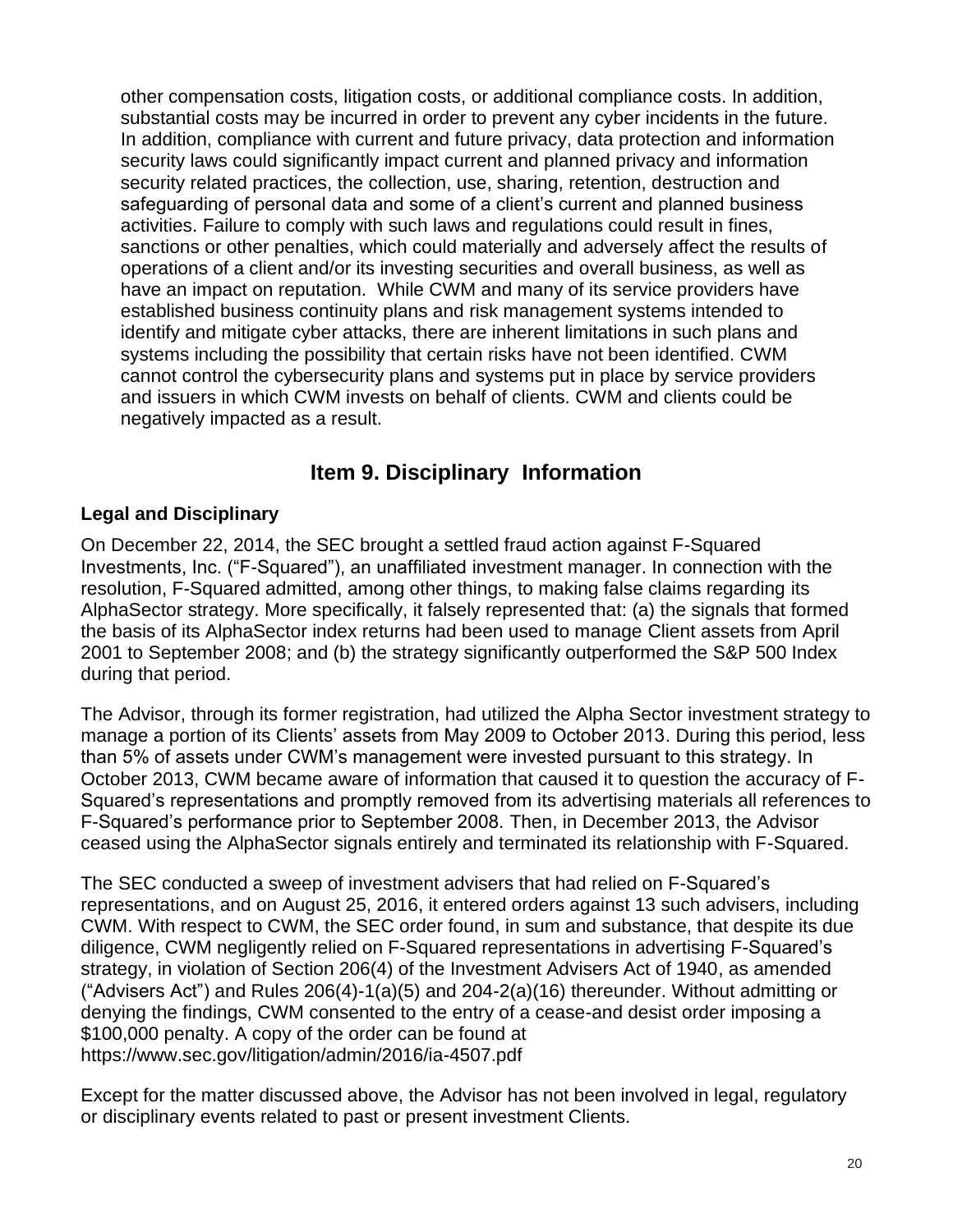## **Item 10. Other Financial Industry Activities and Affiliations**

### <span id="page-20-0"></span>**Activities and Affiliations**

The Advisor is not affiliated with any custodian or non-advisory service provider, which performs services to the Advisor or its Clients. In addition, the Advisor does not engage in financial industry activities except for the advisory services performed and disclosed in this Brochure.

As discussed throughout this Disclosure Brochure, the Advisor partners with but is independent from Congress Asset. The Advisor has, historically, leveraged investment expertise and operations support from Congress Asset. Additionally, the affiliated entities are and have - at times - jointly paid for expenses, such as salaries and infrastructure costs. Congress Asset has also shared in certain CWM expenses, including those resulting from the opening of CWM's branch offices. Such arrangements are and have been at no cost to the Clients of either Congress Asset or the Advisor.

While considering a broad variety of investment options, the Advisor primarily selects and retains the investment management services of Congress Asset to actively manage domestic equities and domestic investment grade fixed income. The Advisor believes that its relationship with Congress Asset operates at a level of transparency and access, which exceeds the levels of transparency and access provided by unaffiliated investment managers and is to the benefit of its Clients. Additionally, the fees charged by Congress Asset to the Advisor's Clients are typically lower than those of unaffiliated investment managers. The compensation of the Advisor's employees does not vary depending on the investment vehicles selected for Client[s] portfolios.

### *Congress Asset Management Company, LLP*

Congress Asset is an investment advisor registered with the SEC (CRD No. 105161; SEC No. 801-23386). Congress Asset is owned by Lagan Holding Company, a Massachusetts Business Trust. Lagan Holding Company wholly owns Lagan Wildwood Investments LLC, which is a minority owner of the Advisor. The Advisor may recommend or engage Congress Asset to manage all or a portion of a Client's investment portfolio.

As noted, CWM may recommend Congress Asset to its Clients. CWM Clients enter into a separate investment management agreement with Congress Asset via a dual contract arrangement for which CWM may retain discretion to increase or decrease assets managed by Congress Asset.

For certain Clients who wish to solely contract with CWM, rather than contracting directly with Congress Asset, a 'single contract' agreement exists where Congress Asset manages CWM Clients' assets pursuant to a sub-advisory agreement between CWM and Congress Asset. The sub-advisory agreement provides for investment management and related trading and operational support. CWM pays Congress Asset percentage of the advisory fee it collects.

Some clients are not receiving services from Congress Asset. We may be incented to put clients contracted with Congress Asset or other investment advisors above the interest of other clients. Nonetheless, we believe our processes ensure we act in your best interest and our relationship with Congress Asset does not disadvantage you.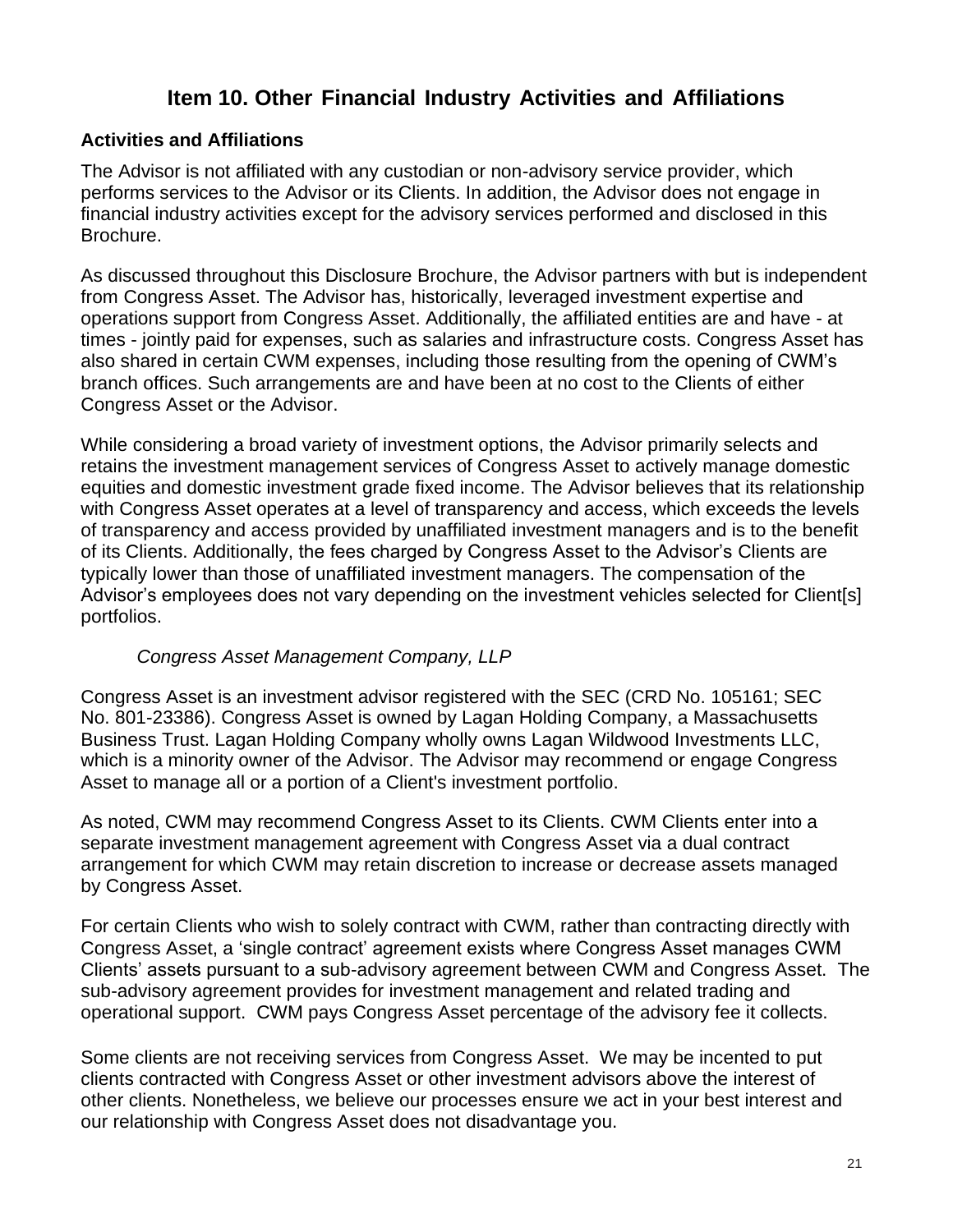Certain senior officers of Congress Asset are also associated with CWM. Daniel Lagan, Chief Executive Officer and CIO of Congress Asset, and Christopher Lagan, Managing Director and Chief Operating Officer ("COO") of Congress Asset, are members of CWM's Board of Directors.

Paul A. Lonergan, President of CWM*,* is currently a non-voting member on the Management Committee of Congress Asset, and he receives compensation for his services.

The Advisor is sensitive to the perceived and potential conflicts, which may arise regarding its relationship with Congress Asset. Executive management of CWM and Congress Asset, including their respective chief compliance officers maintain frequent and open communication, which facilitates identification, analysis and remediation of real and perceived conflicts. To address these potential conflicts the Advisor and Congress Asset have taken the following actions:

- Each affiliate requires its employees to seek prior approval of any outside employment activity so that we can ensure that any conflicts of interests in such activities are properly addressed;
- Each affiliate periodically monitors these outside employment activities to verify that any conflicts of interest continue to be properly addressed; and
- Each affiliate educates its employees regarding the responsibilities of a fiduciary, including the need for having a reasonable and independent basis for the investment advice provided to Clients.

### *Congress Funds*

CWM is the investment advisor to CWM Funds, where additional compensation is generated through an advisory fee. When a Client invests in a CWM Fund, CWM will waive its advisory fee on the Client's assets invested in the CWM Funds. Additional details on the CWM Funds and its fees are disclosed in the respective private offering documents. Clients of CWM are not obligated to invest in a CWM Fund.

## **Item 11. Code of Ethics, Participation or Interest in Client Transactions and Personal Trading**

### **Code of Ethics**

The Advisor has adopted a "Code of Ethics", pursuant to Rule 204A-1 of the Advisers Act. The Code of Ethics ("Code") sets forth high ethical standards of business conduct, including compliance with applicable federal securities laws.

CWM's personnel owe duties of loyalty, fairness and good faith towards its Clients, and have an obligation to adhere not only to the specific provisions of the Code of Ethics but to the general principles that guide the Code of Ethics. All Supervised Persons must avoid activities, interests and relationships that run contrary or appear to run contrary to the best interests of our clients.

All associates of the Advisor (herein our "Supervised Persons") are required to comply with CWM's Code, which provides a standard of business conduct and also imposes reporting requirements and restrictions on the purchase or sale of securities with regard to their own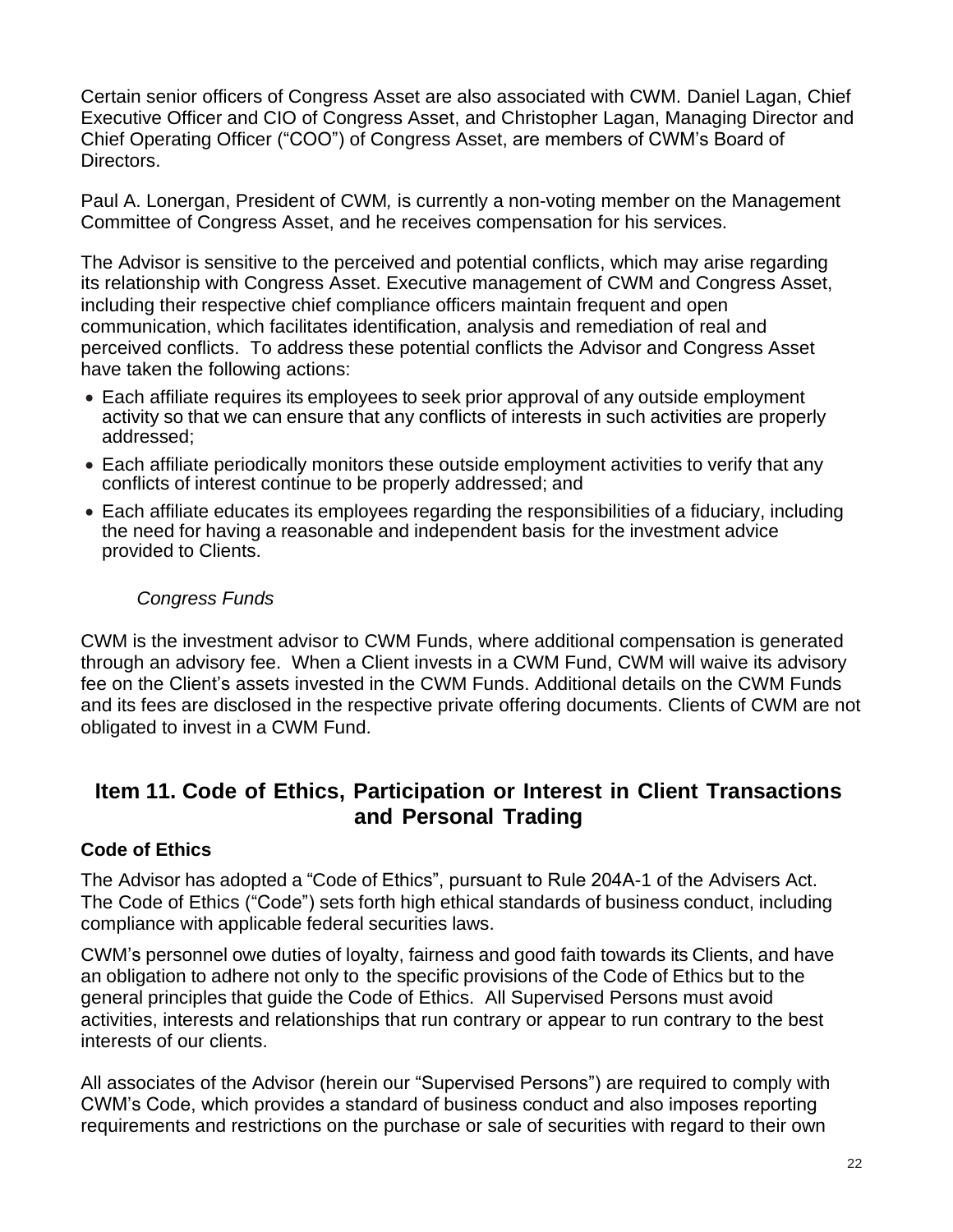accounts and the accounts of certain affiliated persons. The Code is based on the overriding principle that CWM is a fiduciary to Clients and must act in their best interests at all times. At all times, the Advisor places client interests ahead of our own.

Each **Supervised Persons** also must not:

- Employ any device, scheme or artifice to defraud a Client;
- Make any untrue statements of a material fact to a Client or omit to state to a Client any material facts that are necessary to make the statements made (in light of the circumstances under which they are made) not misleading;
- Engage in any act, practice, or course of business, which operates or would operate as a fraud or deceit upon a Client;
- Engage in any manipulative practice with respect to a Client;
- Use their positions, or any investment opportunities presented by virtue of their positions, to their personal advantage or to the detriment of a Client; or
- Conduct personal trading activities in contravention of the Code or applicable legal principles or in such a manner as may be inconsistent with the duties owed to Clients as a fiduciary.

As noted above, these general standards are meant as overriding guidelines to be adhered to in all current and emerging situations and are not limited to the detailed behavior specifically discussed in the Code. The Code also address other areas of business conduct, including: duty of confidentiality, reporting suspected wrongdoing, gifts and entertainment, outside employment, insider trading and personal securities transactions.

In the event of a violation of the Code, the Advisor will impose such sanctions as deemed necessary and appropriate. Sanctions range from a letter of censure, suspension of employment without pay, referral to the appropriate regulatory agency or permanent termination of employment.

The Code is subject to periodic review by the CCO with regard to CWM's business activities, associates and emerging risks. A copy of our Code is available to our advisory Clients and prospective clients. You may request a copy by email sent to [compliance@congresswealth.com,](mailto:compliance@congresswealth.com,) or by calling us at (617) 428-7600.

### **Personal Trading**

CWM seeks to ensure that personal trading activities of its associates, all of whom are Access Persons, do not conflict with the interests of CWM Clients. To guard against any potential conflicts of interest with our Clients, CWM Access Persons are required to disclose annually, each securities account to CWM and to either provide or arrange for their brokerage firm to provide duplicate account statements and confirms necessary to allow CWM to keep the records required by the Advisers Act and rules thereunder.

The Code of Ethics also imposes restrictions on Access Persons personal securities transactions and accounts. Such restrictions include: (a) prohibitions on trading in securities while in possession of related material, nonpublic information (MNPI); (b) blackout periods; and (c) reporting of personal securities accounts, transactions and/or holdings to the CCO. The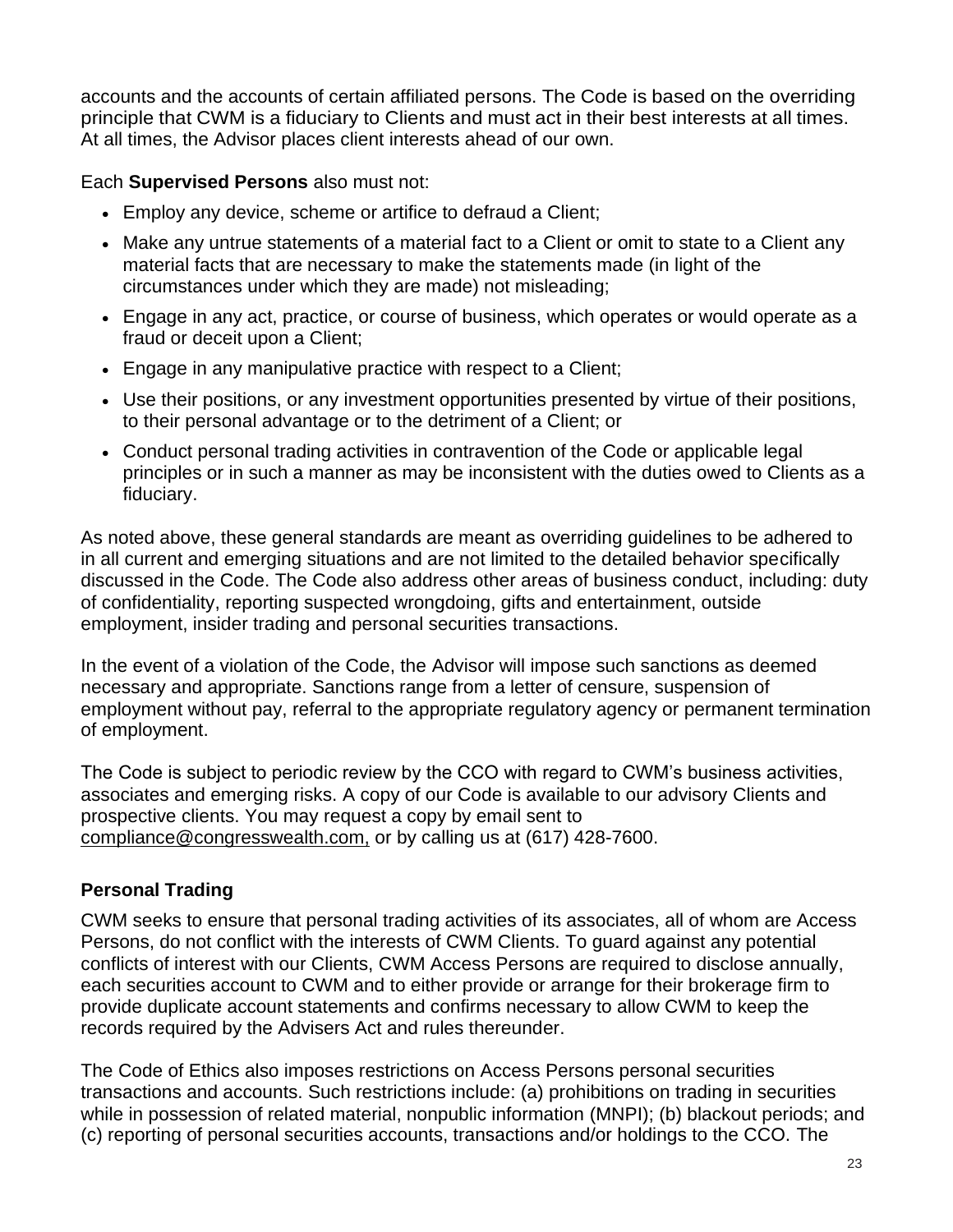CCO will maintain Access Persons quarterly transaction reports and annual holdings disclosures in keeping with the firm's fiduciary and recordkeeping responsibilities.

As noted above, the full text of the Advisor's Code is available to Clients upon request.

### **Participation or Interest in Client Transactions**

The Advisor or individuals associated with the Advisor may buy or sell - for their personal account[s] - investment products identical to those recommended to and held by Clients. However, no person employed by the Advisor may intentionally purchase or sell any security prior to transactions implemented for an advisory account, where such employees may benefit from transactions subsequently placed on behalf of advisory accounts. Individuals associated with the Advisor may personally invest in unaffiliated Private Funds that are recommended to Clients. In certain circumstances, in meeting certain minimum thresholds of total assets placed in the unaffiliated Private Fund, both CWM employees and Clients fees charged on those assets may be reduced equally. The Advisor will ensure adequate due diligence and that the investment into the unaffiliated Private Fund is in the Client's best interest.

The Advisor or the investment managers may recommend or use their discretion to effect a purchase or sale in securities of companies for which the Advisor, the investment managers or their affiliates act as a sponsor, advisor, investor and/or investment manager, including mutual funds advised or sub advised by Congress Asset.

In addition, the Advisor or the investment managers may also recommend or use their discretion to effect a transaction in their Client accounts, in securities of companies (or securities of affiliates of such companies) in which the Advisor, the investment managers or their affiliates or their personnel may have an ownership or management interest.

In connection with its investment activities, the Advisor may receive information that is not generally available to the public. The Advisor is not obligated to make such information available to its Clients or to use such information to effect transactions for its Clients. These procedures may limit CWM from being able to purchase or sell securities of the issuer to whom the material, non-public information pertains.

Supervised Persons are not permitted to trade their own securities ahead of Client trades. Supervised Persons must comply with all provisions of our Compliance Program.

## **Item 12. Brokerage Practices**

### <span id="page-23-0"></span>**General**

Excluding the CWM Fund, only the Client has authority to select the custodian/broker dealer for custody and execution services. The Advisor may make recommendations to the Client as to which custodians would be appropriate for the Client. The Client will engage the brokerdealer or custodian (herein the "Custodian") to safeguard Client assets and authorize CWM to direct trades to this Custodian as agreed in the Investment Management Agreement. CWM does maintain institutional relationships with various Custodians.

The Client may also instruct their investment manager[s] to direct trades to their custodian or to a particular broker dealer. Clients will not incur any extra fee or cost associated with using a custodian recommended or not recommended by the Advisor. However, the Advisor may be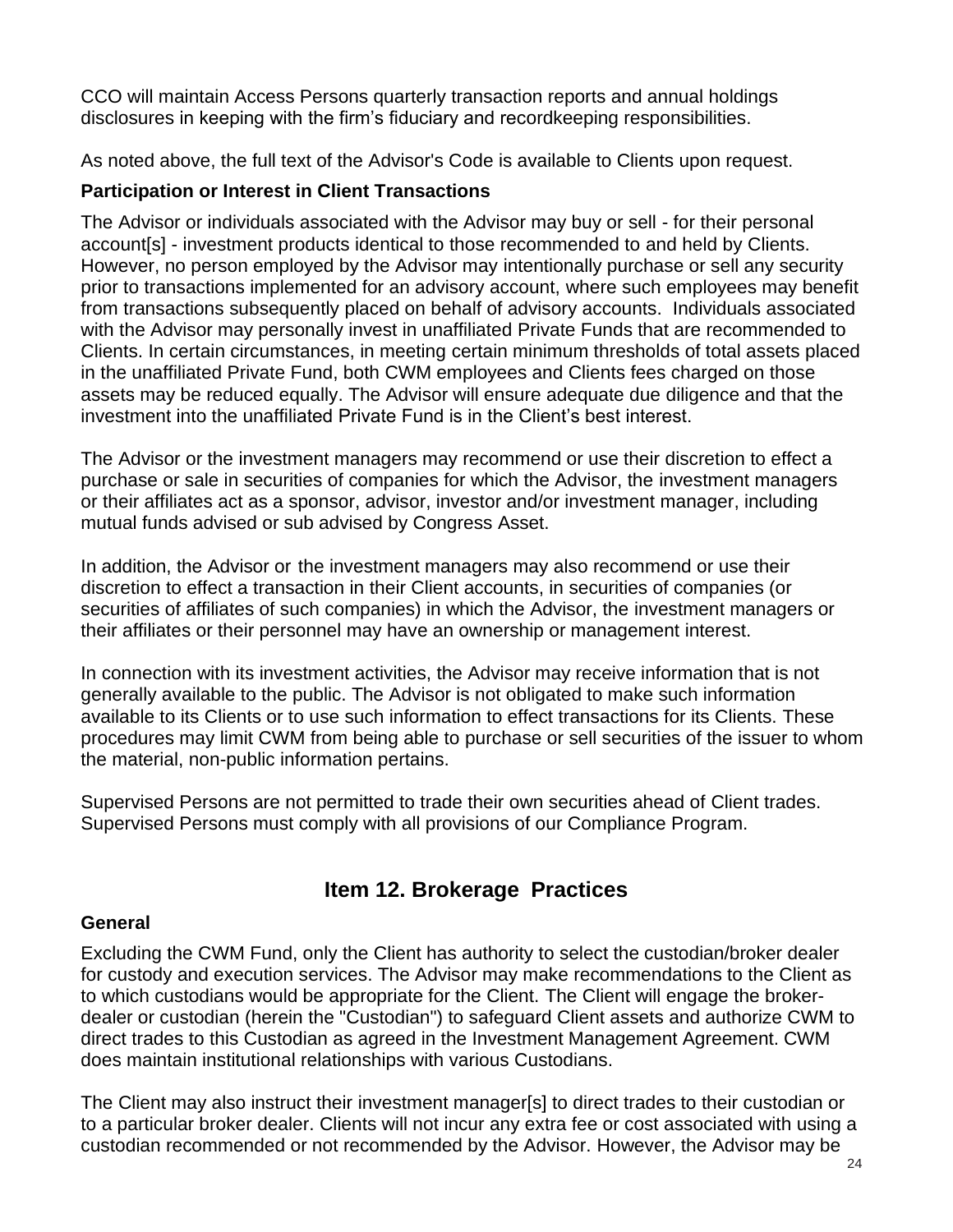limited in the services it can provide if the recommended Custodian is not utilized. The CWM Fund will be custodied as provided in its offering documents. Further, CWM does not have the discretionary authority to negotiate commissions on behalf of our Clients on a trade-by-trade basis.

CWM will generally recommend that Clients establish their account[s] at Fidelity Clearing & Custody Solutions, a related entity of Fidelity Investments, Inc. (collectively "Fidelity") or Charles Schwab & Co., Inc. ("Schwab"), FINRA-registered broker-dealers and member SIPCs. In general, Fidelity and Schwab will serve as the Client's "qualified custodians." CWM is independently owned and operated and is not affiliated with a Custodian. CWM maintains an institutional relationship with Fidelity and Schwab, whereby the Advisor receives economic benefits from Fidelity and Schwab. CWM participates in the institutional platforms at Schwab or Fidelity and receives investor referrals. Please see Item 14 below.

CWM considers the Custodian's respective financial strength, reputation, execution, pricing, research and service when providing a recommendation to a client. CWM receives some benefits from Schwab or Fidelity through participation in the institutional platforms and referral programs, such as attainment of many mutual funds without transaction charges and other securities at nominal transaction charges.

### **Research and Other Soft Dollar Benefits**

Currently, the Advisor does not receive research nor engage in soft dollar practices with brokers.

Some investment managers to the Advisor's Clients engage in soft dollar practices in accordance with federal securities laws and the Investment Management agreement with the Advisor and/or the Client.

### **Directed Trading**

The Client and its custodian may require the investment manager to direct security trades to the custodian. In such cases, neither the Advisor nor the investment manager are able to negotiate commission rates or spreads, and may not able to obtain the same execution it receives for other Clients. Directed trades may not be able to be "bundled" with other Clients' orders and receive a less favorable price. This means that directed-trade Clients may receive worse prices than non-directed Clients receive. Additionally, Clients who direct trades to a particular broker or dealer may pay higher commissions, greater spreads, or receive less favorable net prices than they would if the Advisor or investment manager[s] were able to select brokers or dealers.

### **Order Aggregation**

Transactions for each client will generally be executed independently, unless the Advisor decides to purchase or sell the same securities for several clients at approximately the same time. CWM can, but is not obligated to, combine or "batch" such orders to obtain best execution and negotiate more favorable transaction rates. The Advisor may, but is not obligated to, allocate equitably among its clients, any differences in prices or other transaction costs that might have been charged had such orders been placed independently. Under this procedure, transactions will be averaged as to price and allocated among pro rata to the purchase and sale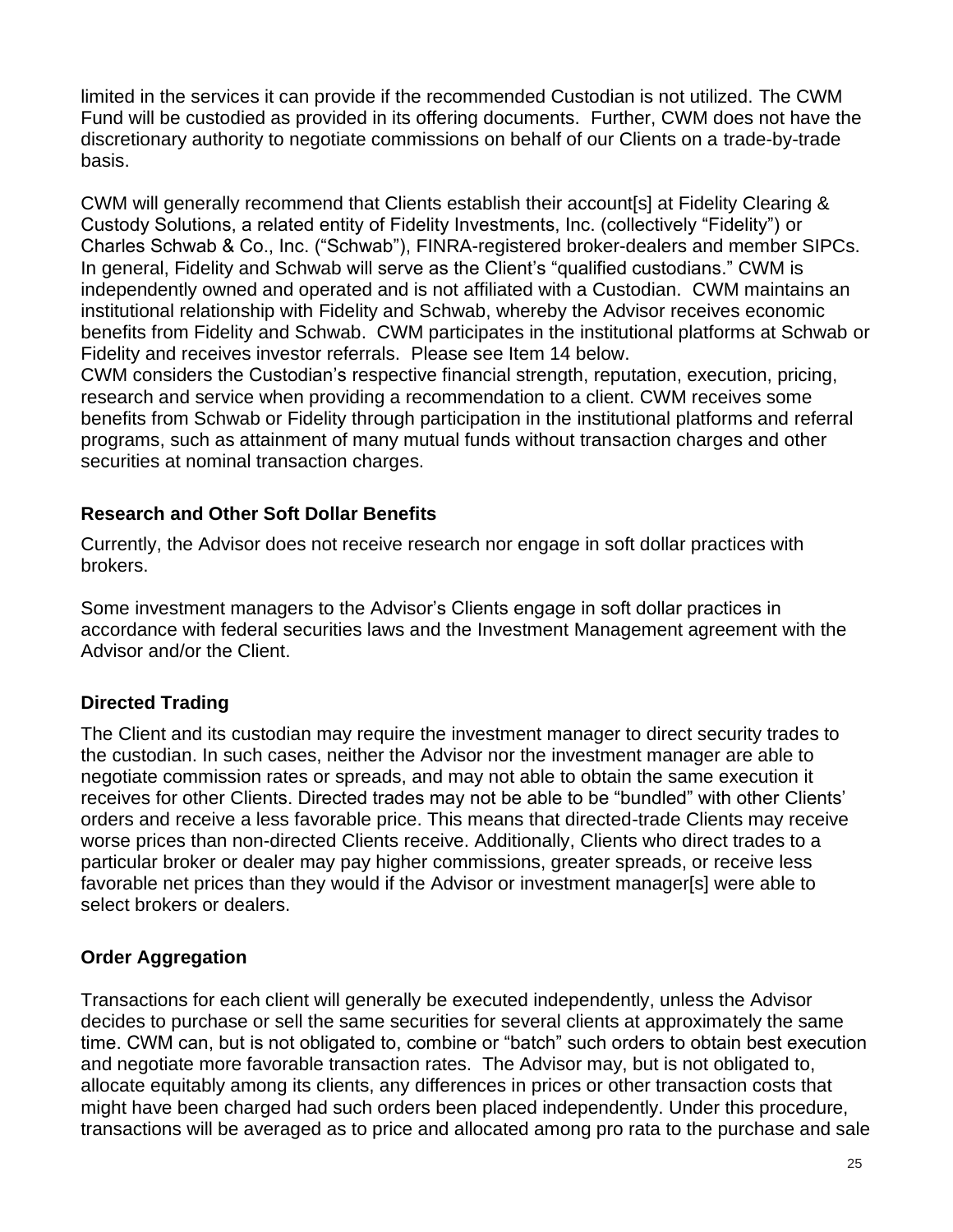orders placed for each client on any given day. To the extent that the Advisor aggregates client orders, we shall do so in accordance with applicable rules promulgated under the Advisers Act and no-action guidance from the staff of the SEC.

The Advisor shall not receive any additional compensation or remuneration as result of client order aggregation. In the event that a pro-rated allocation is not appropriate under a particular circumstance, an allocation to client accounts will be made based upon other relevant factors, which may include: (i) when small percentage of the order is executed, shares may be allocated to the account with the smallest position or to an account that is out of line with respect to security to sector weightings relative to other portfolios, with small mandates, (ii) allocations may be given to one account when one account has limitations in its investment guidelines which prohibit it from purchasing other securities which are expected to produce similar investment results and can be purchased by other accounts, (iii) if an account reaches an investment guideline limit and cannot participate in an allocation, shares may be reallocated to other accounts (this may be due to unforeseen changes in an account's assets after an order is placed), (iv) with respect to sale allocations, allocations may be given to accounts low in cash, (v) in cases when a pro-rata allocation of a potential execution would result in a *de minimis*  allocation in one or more accounts, the Advisor may exclude the accounts(s) from the allocation; the transactions may be executed on a pro rata basis among the remaining accounts, or (vi) in cases where a small proportion of an order is executed in all accounts, shares may be allocated to one or more accounts on a random basis.

## **Item 13. Review of Accounts**

### <span id="page-25-0"></span>**Periodic Reviews**

Client accounts are monitored on an ongoing basis by each Client's financial advisor. A formal review of each Client account is performed at least annually. Arrangements for additional reviews are made on a case-by-case basis at the Client's request or as circumstances demand.

The Advisor will perform out of cycle review of Client accounts when conditions arise that trigger a review. Examples of such conditions are: changes in the tax laws, market events and/or changes in a Client's financial situation.

All Clients are advised that it remains their responsibility to notify the Advisor of any changes to their investment objectives, liquidity needs, time horizons, risk tolerance or financial situation.

### **Review Triggers**

Other conditions that may trigger a review are changes in the tax laws, new investment and economic information, or changes in a client's situation.

#### **Regular Reports**

Clients receive (from either the Advisor and/or the account custodian) monthly activity statements, quarterly performance reporting and year-end tax reporting.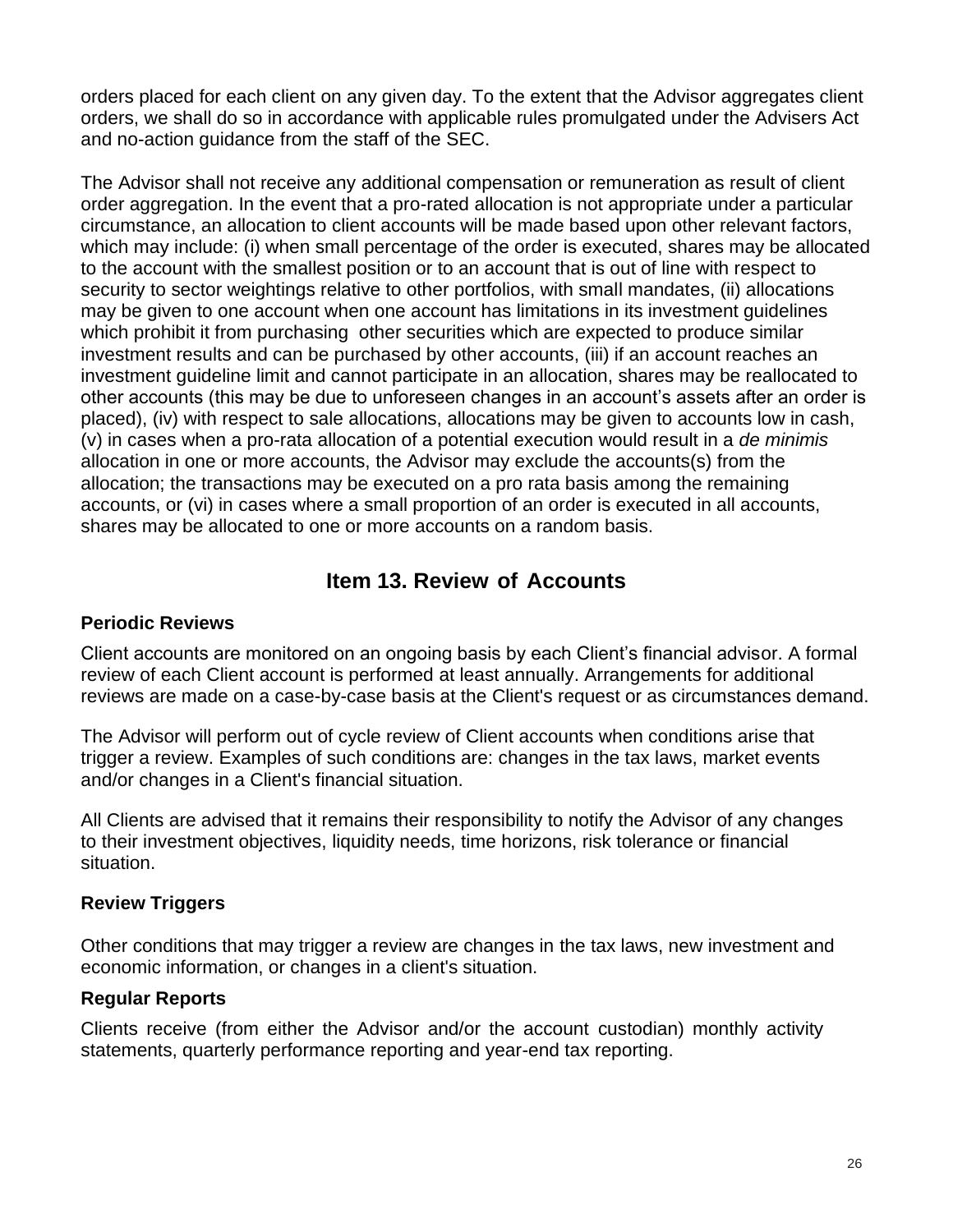## **Item 14. Client Referrals and Other Compensation**

#### <span id="page-26-0"></span>**Referrals**

CWM has been fortunate to receive many client referrals over the years. These referrals originate from current clients, estate planning attorneys, employees, personal friends or relatives of employees and other similar sources. CWM has also created a referral program with various professionals, including independent certified public accounting firms, insurance professional and attorneys in exchange for revenue sharing. We also participate in programs with Fidelity and Schwab.

### **Institutional Advisor Platforms**

#### *Participation in Fidelity Wealth Advisor Solutions®*

The Advisor participates in the Fidelity Wealth Advisor Solutions® Program (the "WAS Program"), through which the Advisor receives referrals from Fidelity Personal and Workplace Advisors LLC ("FPWA"), a registered investment advisor and Fidelity Investments company. The Advisor is independent and not affiliated with FPWA or any Fidelity Investments company. FPWA does not supervise or control the Advisor, and FPWA has no responsibility or oversight for the Advisor's provision of investment management or other advisory services.

Under the WAS Program, FPWA acts as a solicitor for the Advisor, and the Advisor pays referral fees to FPWA for each referral received based on the Advisor's AUM attributable to each Client referred by FPWA or members of each Client's household. The WAS Program is designed to help investors find an independent investment advisor, and any referral from FPWA to the Advisor does not constitute a recommendation or endorsement by FPWA of the Advisor's particular investment management services or strategies. More specifically, the Advisor pays the following amounts to FPWA for referrals: the sum of: (i) an annual percentage of 0.10% of any and all assets in Client accounts where such assets are identified as "fixed income" assets by FPWA; and (ii) an annual percentage of 0.25% of all other assets held in Client accounts. For referrals made prior to April 1, 2017 through its former registration, these fees are payable for a maximum of seven years. Fees with respect to referrals made after that date are not subject to the seven-year limitation. In addition, the Advisor has agreed to pay FPWA a minimum annual fee amount in connection with its participation in the WAS Program. These referral fees are paid by the Advisor and not the Client.

To receive referrals from the WAS Program, the Advisor must meet certain minimum participation criteria, but the Advisor may have been selected for participation in the WAS Program as a result of its other business relationships with FPWA and its affiliates, including Fidelity Brokerage Services, LLC ("FBS"). As a result of its participation in the WAS Program, the Advisor may have a potential conflict of interest with respect to its decision to use certain affiliates of FPWA, including FBS, for execution, custody and clearing for certain Client accounts, and the Advisor may have a potential incentive to suggest the use of FBS and its affiliates to its advisory Clients, whether or not those Clients were referred to the Advisor as part of the WAS Program. Under an agreement with FPWA, the Advisor has agreed that the Advisor will not charge Clients more than the standard range of advisory fees disclosed in its Form ADV Part 2A Brochure to cover solicitation fees paid to FPWA, as part of the WAS Program. Pursuant to these arrangements, the Advisor has agreed not to solicit Clients to transfer their brokerage accounts from affiliates of FPWA or establish brokerage accounts at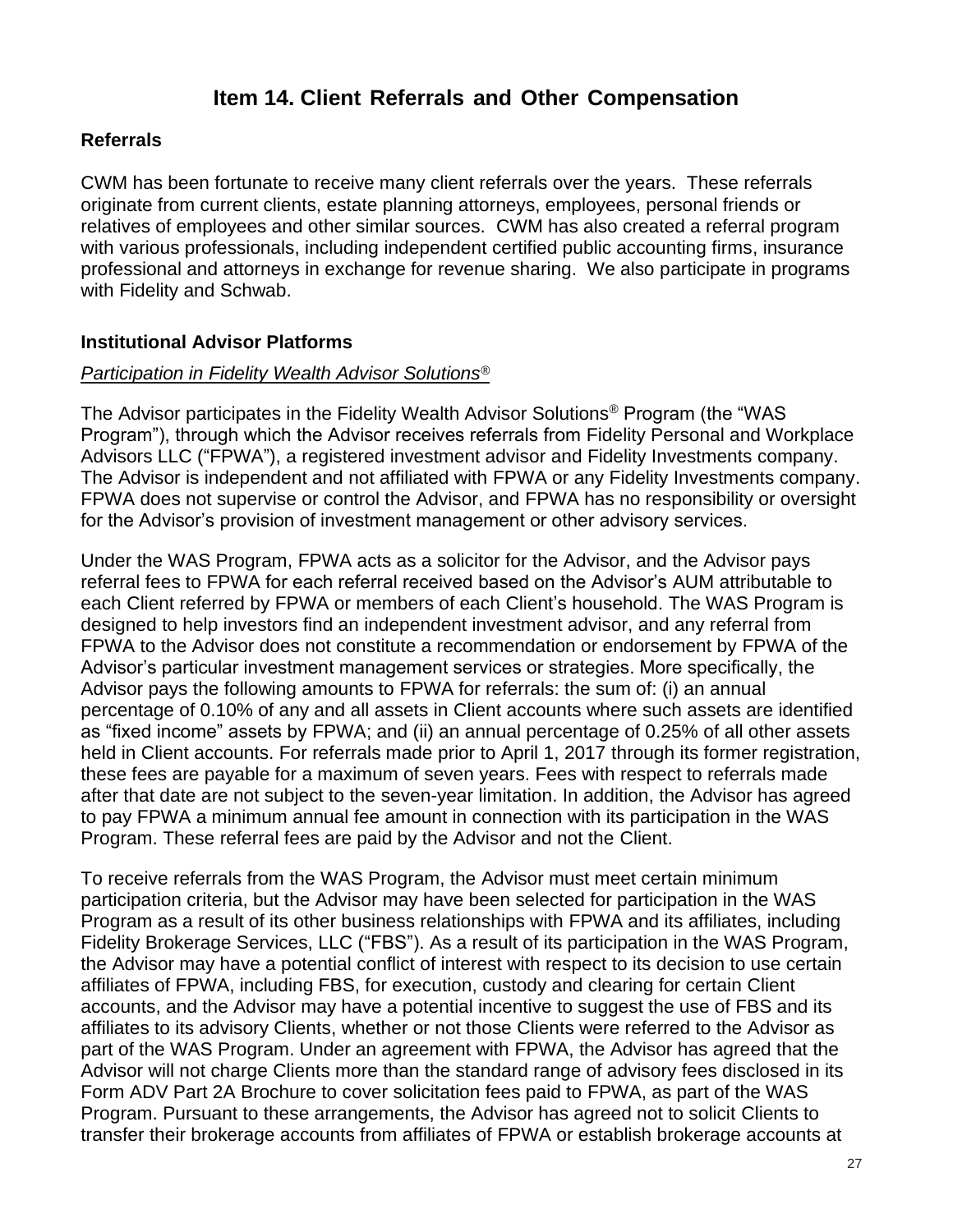other custodians for referred Clients other than when the Advisor's fiduciary duties would so require, and the Advisor has agreed to pay FPWA a one-time fee equal to 0.75% of the assets in a Client account that is transferred from FPWA's affiliates to another custodian; therefore, the Advisor may have an incentive to suggest that referred Clients and their household members maintain custody of their accounts with affiliates of FPWA. However, participation in the WAS Program does not limit the Advisor's duty to select brokers on the basis of best execution.

#### Schwab

CWM receives client referrals from Schwab through CWM's participation in Schwab Advisor Network® ("the Service"). The Service is designed to help investors find an independent investment advisor. Schwab is a broker-dealer independent of and unaffiliated with CWM. Schwab does not supervise CWM and has no responsibility for CWM's management of Clients' portfolios or CWM's other advice or services. CWM pays Schwab fees to receive referrals through the Service. As a registered investment advisor participating on the Services, CWM receives access to software and related support without cost because CWM renders investment management services to Clients that maintain assets at Schwab. Services provided by Schwab benefit CWM and many, but not all services provided by Schwab will benefit Clients. In fulfilling its duties to its Clients, the Advisor endeavors at all times to put the interests of its Clients first. Clients should be aware, however, that the receipt of economic benefits from a custodian creates a potential conflict of interest since these benefits may influence the Advisor's recommendation of this custodian over one that does not furnish similar software, systems support, or services. CWM's participation in the Service raises potential conflicts of interest described below.

CWM pays Schwab a Participation Fee on all referred Client's accounts that are maintained in custody at Schwab and a separate one-time Transfer Fee on all accounts that are transferred to another custodian. The Transfer Fee creates a conflict of interest that encourages CWM to recommend that Client accounts be held in custody at Schwab. The Participation Fee paid by CWM is a percentage of the value of the assets in the Client's account. CWM pays Schwab the Participation Fee for so long as the referred Client's account remains in custody at Schwab. The Participation Fee is paid by CWM and not by the Client. CWM has agreed not to charge Clients referred through the Service fees or costs greater than the fees or costs CWM charges Clients with similar portfolios who were not referred through the Service.

The Participation and Transfer Fees are based on assets in accounts of CWM's Clients who were referred by Schwab and those referred Clients' family members living in the same household. Thus, CWM will have incentives to recommend that client accounts and household members of Clients referred through the Service to maintain custody of their accounts at Schwab.

For accounts of CWM's Clients maintained in custody at Schwab, Schwab generally does not charge the Client separately for custody but receives compensation from CWM Clients in the form of commissions or other transaction-related compensation on securities trades Schwab executes for the Client's accounts. Clients also pay Schwab a fee for clearance and settlement of trades executed through broker dealers other than Schwab. Schwab's fees for trades executed at other Custodians are in addition to the other Custodian fees. Thus, CWM may have an incentive to cause trades to be executed through Schwab rather than another broker. CWM, nevertheless, acknowledges its duty to seek best execution of trades for Client accounts.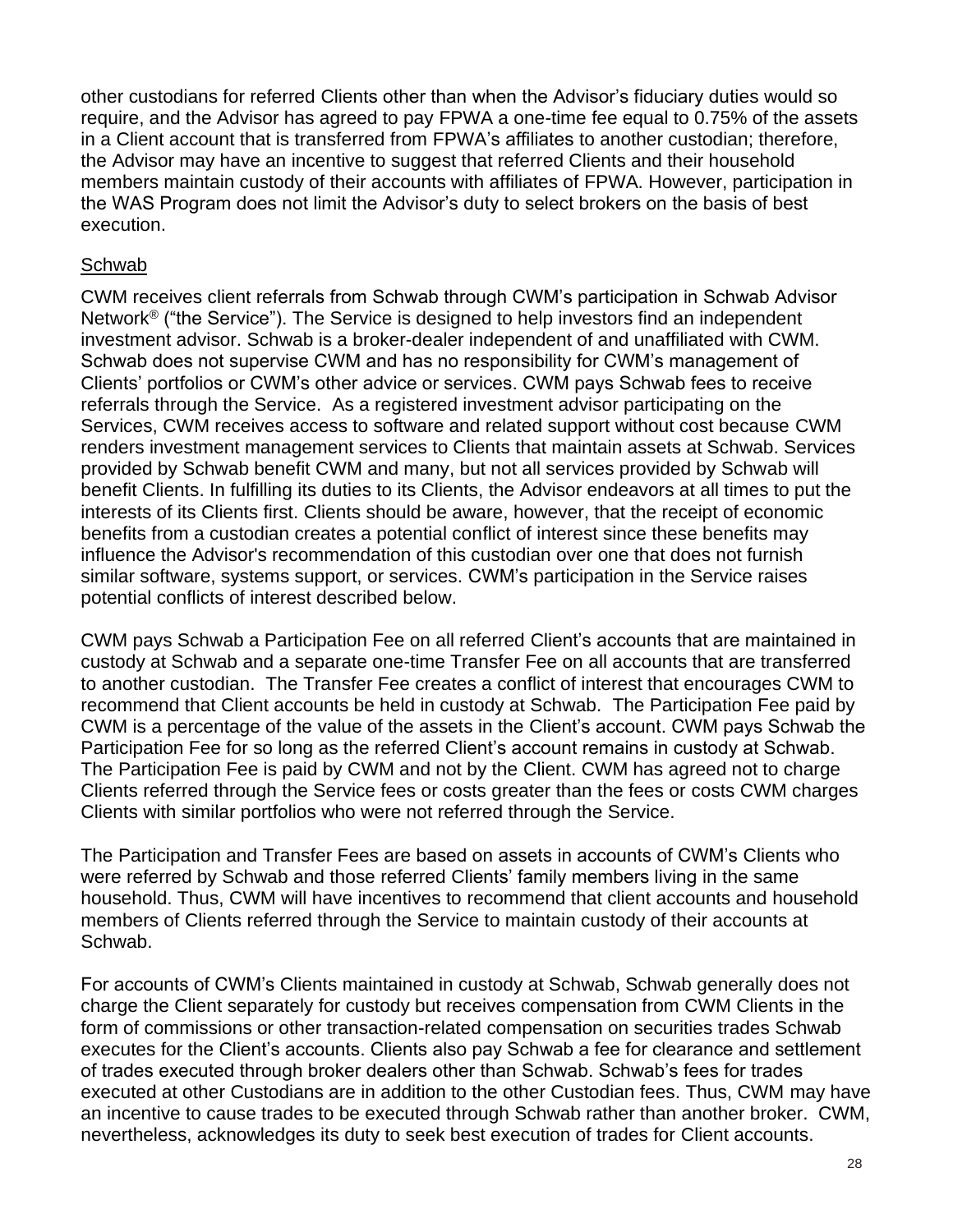Trades for Clients' accounts held in custody at Schwab may be executed through a different Custodian than trades for CWM's other Clients. Thus, trades for accounts custodied at Schwab may be executed at different times and different prices than trades for other accounts that are executed at other custodians.

*Services that Benefit the Client* – Schwab's institutional brokerage services include access to a broad range of investment products, execution of securities transactions, and custody of Client's funds and securities. Through Schwab, the Advisor may be able to access certain investments and asset classes that the Client would not be able to obtain directly or through other sources. Further, the Advisor may be able to invest in certain mutual funds and other investments without having to adhere to investment minimums that might be required if the Client were to directly access the investments.

*Services that May Indirectly Benefit the Client* – Schwab provides participating advisors with access to technology, research, discounts and other services. In addition, the Advisor receives duplicate statements for Client accounts, the ability to deduct advisory fees, trading tools, and back office support services as part of its relationship with Schwab. These services are intended to assist the Advisor in effectively managing accounts for its Clients, but may not directly benefit all Clients.

*Services that May Only Benefit the Advisor* – Schwab also offers other services to CWM that may not benefit the Client. The services offered by Schwab include: educational conferences and events, financial start-up support, consulting services and discounts for various service providers. Were CWM to utilize any of these services it may create a financial incentive for the Advisor to recommend Schwab, which results in a potential conflict of interest. CWM believes, however, that the selection of Schwab as Custodian is in the best interests of its Clients.

### **Other Incoming Referrals**

The Advisor may pay referral fees to unaffiliated consultants, independent contractors, registered investment advisors, certified public accounting firms and other independent persons or firms ("Solicitors") for introducing Clients to the Advisor. In accordance with Rule 206(4)-3 of the Advisers Act, registered investment advisors are permitted to pay a cash fee to a solicitor for referring clients pursuant to a written agreement. CWM has written agreements with each Solicitor and has agreed to pay Solicitor a percentage of the referred client fees paid to CWM.

Whenever the Advisor pays a referral fee, the Advisor requires the Solicitor to provide, at the time of referral, the prospective Client with a copy of this document (our Disclosure Brochure) and a separate disclosure statement that includes the following:

- the Solicitor's name and relationship with the Advisor;
- the fact that the Solicitor is being paid a referral fee by the Advisor;
- the amount of the fee paid or to be paid by the Advisor; and
- Whether the fees paid to the Advisor by the Client will be increased above the Advisors normal fee in order to compensate the Solicitor.

CWM makes a bona fide effort to determine whether the Solicitor has complied with our agreement, so that we have a reasonable basis for believing the Solicitor has complied with the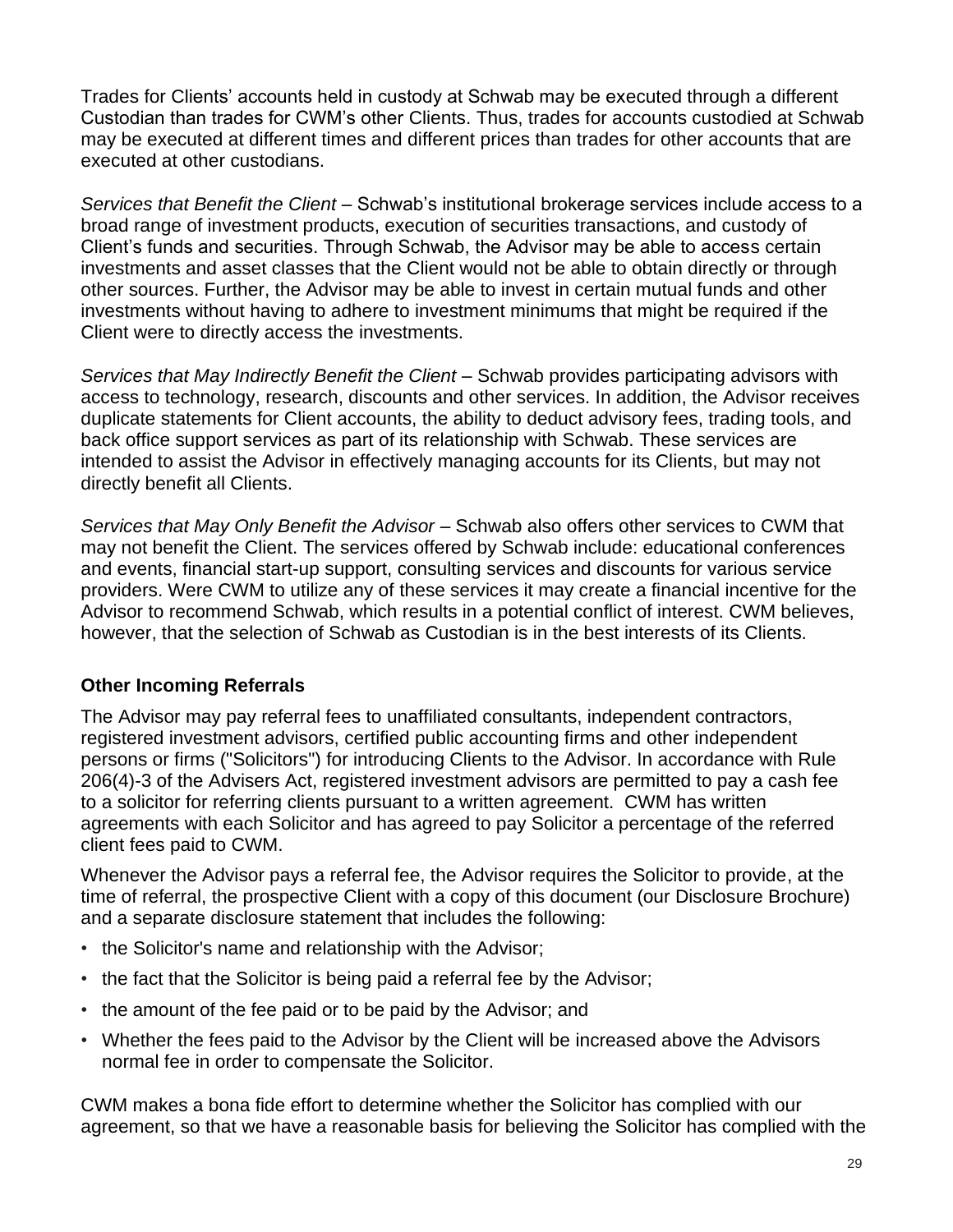Rule. CWM has agreed not to charge these referred client's fees or costs greater than the fees or costs CWM charges its advisory clients who were not introduced by a Solicitor and who have similar portfolios under our management. As a matter of firm practice, the advisory fees paid to the Advisor by Clients referred are not increased in order to compensate the Solicitor.

### **Referrals Out**

The Advisor does not accept referral fees or any form of remuneration from other professionals when a prospect or Client is referred to the professional.

## **Item 15. Custody**

<span id="page-29-0"></span>For certain engagements, the Advisor is deemed to have custody pursuant to Rule 206(4)-2 of the Advisers Act. For all such Client accounts: (i) the Advisor will obtain an annual surprise examination from an independent accounting firm; (ii) Client assets are held at qualified custodian[s] of the Client's choosing, who shall provide account statements directly to Clients, at least quarterly; and (iii) the Advisor will provide to each Client an account statement[s] at least quarterly, enabling Clients to compare such information to their custody statements. The Advisor has an independent public accountant perform an audit of each pooled investment vehicle managed by the Advisor and will distribute the audited financial statements to each investor in the pooled investment vehicle.

Any related opinions issued by an independent accounting firm are filed with the SEC and are publicly available on the SEC's Investment Adviser Public Disclosure website [\(http://adviserinfo.sec.gov\).](http://adviserinfo.sec.gov)/)

## <span id="page-29-2"></span>**Item 16. Investment Discretion**

### <span id="page-29-1"></span>**Discretionary Authority for Trading**

Generally, a Client grants the Advisor discretion over the assets held and managed by those third-party investment managers recommended by the Advisor. The Client may however withhold discretion or, place reasonable limitations on the Advisor's and/or investment manager's discretion. For example, a Client may specify that the percentage of their overall portfolio to be allocated to any one particular investment manager, or investment strategy, or a specific type of security, sector or industry may not exceed a certain limit. For assets designated to third-party managers, CWM may be granted discretionary authority to replace the third-party manager and the third-party manager is granted authority to purchase and sell securities they select and deem appropriate.

### **Non-Discretionary Authority for Trading**

Under limited circumstances, the Advisor may manage accounts on a non-discretionary basis. In these instances, the Advisor provides recommendations to Clients and if recommendations are approved, the Advisor will implement in accordance with the Client's instructions. Directing the brokerage activities solely to the custodian and at the sole instruction of the Client may result in the loss of best execution of orders at the most favorable prices reasonably obtainable.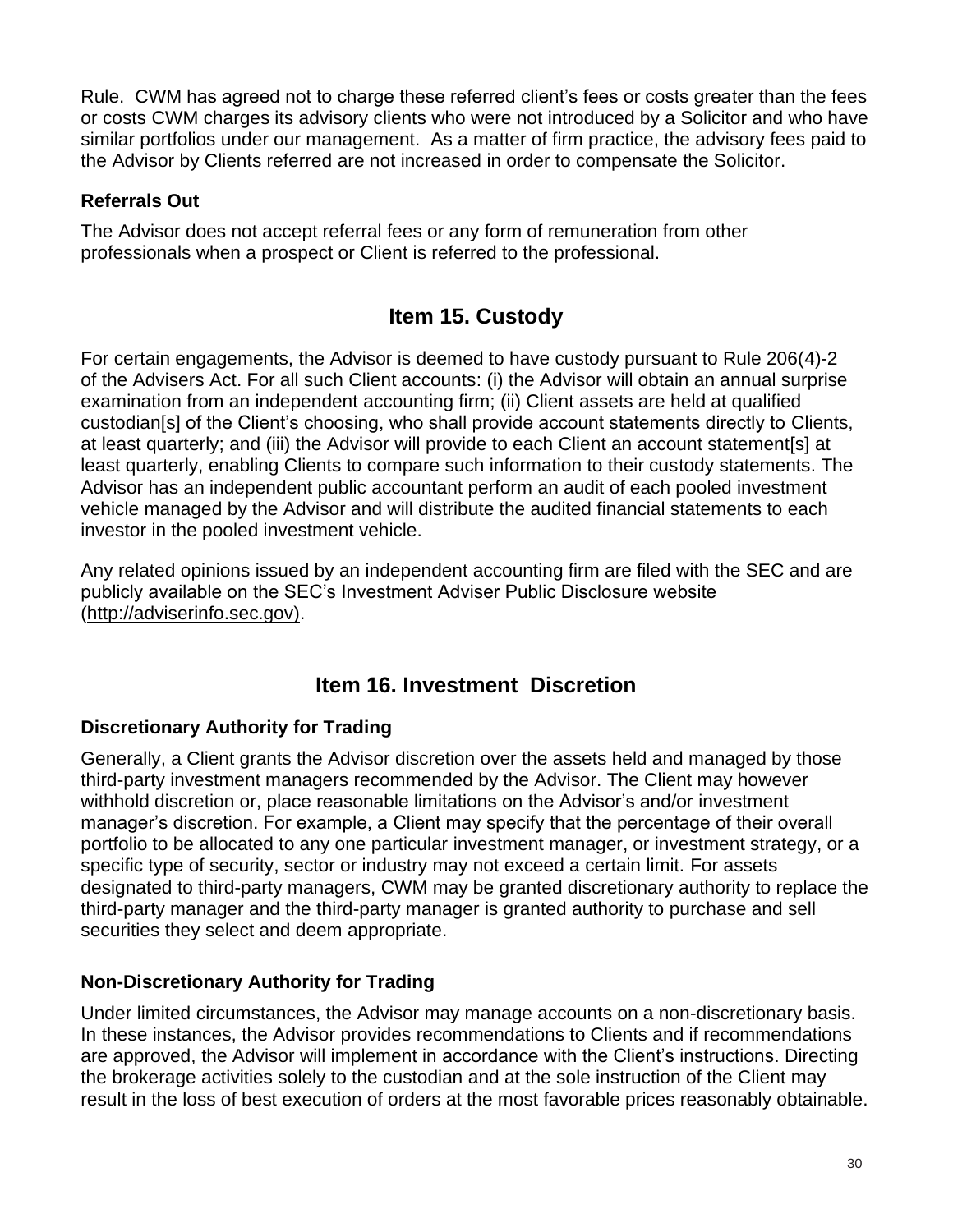## **Item 17. Voting Client Securities**

### **Proxy Voting**

Generally, Clients are expected to vote their own proxies. Clients may also delegate such authority to the investment managers they hire on recommendation of the Advisor. In cases, where Client assets are held in pooled investment vehicles (e.g., mutual funds, private funds), the investment manager to each such pooled investment vehicles, shall retain proxy voting authority. Clients will receive their proxy notices and solicitations directly from the Custodian or transfer agent. On rare occasions, CWM may share its thoughts to all clients regarding a proxy vote, if it deems such communication beneficial to assisting its clients.

In cases where the Advisor is the investment manager for a CWM Fund, the Advisor shall vote proxies in the best economic interests of the CWM Fund and in accordance with our established policies and procedures. The Advisor will retain all proxy voting books and records for the requisite period of time, including a copy of each proxy statement received, a record of each vote cast, and a copy of any document created by us that was material to making a decision how to vote proxies.

From time to time, conflicts may arise with regard to how the Advisor should vote or abstain a particular proxy vote. Generally, in such cases the Chair of the IOC and the CCO will be notified. If a true conflict is identified, a meeting of the IOC will be called to order to review the conflict and determine how the proxy will be voted in the Client's best interests. If requested, the CCO will advise with senior management and if necessary, outside legal counsel, and provide guidance to the IOC. The CIO and IOC will weigh all factors affecting these constituents and exercise its fiduciary obligation in accordance with the economic best interest of all concerned to the best of its ability.

We will neither advise nor act in legal proceedings involving companies whose securities are held in the Client's account[s], including, but not limited to, the filing of "Proofs of Claim" in class action settlements. If desired, when the Advisor acts as investment manager, Clients may direct us to transmit copies of class action notices to them or a third party. Upon such direction, we will make commercially reasonable efforts to forward such notices in a timely manner. Clients can obtain a copy of our complete proxy voting policies and procedures by contacting the Advisor by telephone at (617) 428-7600, or by email at: [compliance@congresswealth.com](mailto:compliance@congresswealth.com) or in writing to Congress Wealth Management, LLC, [155 Seaport Blvd, 3](https://urldefense.proofpoint.com/v2/url?u=https-3A__www.google.com_url-3Fsa-3Dt-26rct-3Dj-26q-3D-26esrc-3Ds-26source-3Dweb-26cd-3D5-26cad-3Drja-26uact-3D8-26ved-3D2ahUKEwinjIqx-2DcvkAhXO1FkKHZh3BqsQFjAEegQIBRAB-26url-3Dhttps-253A-252F-252Fwww.loopnet.com-252FListing-252F155-2DSeaport-2DBlvd-2DBoston-2DMA-252F4059392-252F-26usg-3DAOvVaw0t6iQ0wV7xsCellr61zI-5Fg&d=DwMFAg&c=5vOBDmAB7iEjDDOZLSiuMw&r=Lu3bgCMr2UweBnw91X7TX-xbBS0X4yaSpTH7V22GUFk&m=1AzQnXmpIuFEJOgkQuCbGTTPWImmjjR3KKPowe6GvOk&s=qwSeESNwcl6sHQAw9PXqZoDR107XE6-NSO58i_F3SGo&e=)<sup>rd</sup> Floor, Boston, MA 02210. If applicable, Clients may request, in writing, information on how proxies for his/her shares were voted.

#### **Class Actions**

The Advisor does not advise or act for Clients in any legal proceedings, including bankruptcies or class actions, involving securities held or previously held in a Client's Account.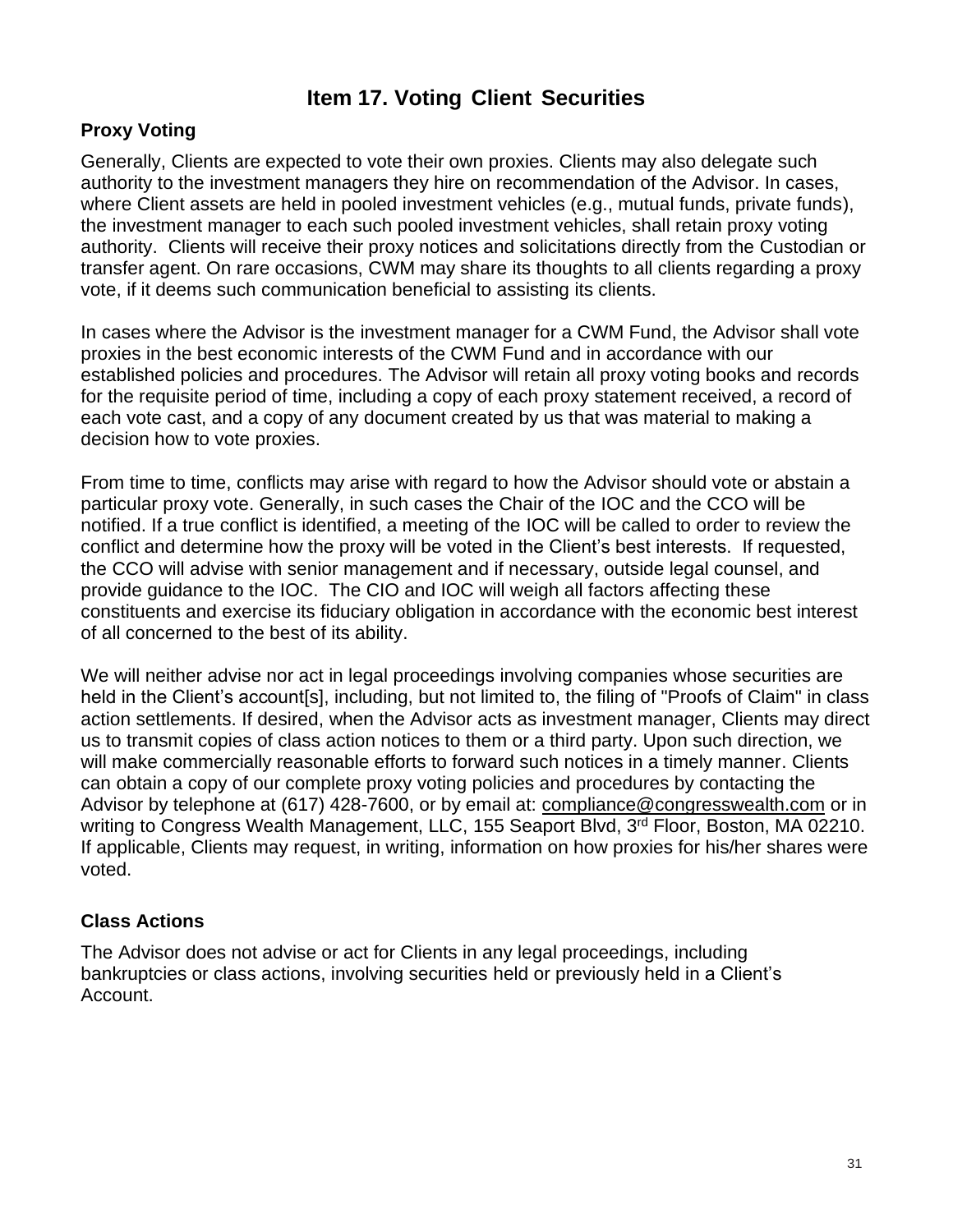## **Item 18. Financial Information**

### <span id="page-31-0"></span>**Financial Condition**

The Advisor does not have any financial impairment that will preclude the Advisor from meeting contractual commitments to Clients. Neither the Advisor, nor any of its Advisory Persons, has been subject to a bankruptcy or financial compromise. A balance sheet is not required to be provided because the Advisor does not serve as a custodian for Client funds or securities, and does not require prepayment of fees of more than \$1,200 per Client, and six months or more in advance and therefore, financial information is not required to be disclosed in this section.

CWM maintains discretionary authority for client accounts and is required to disclose any financial condition that is reasonably likely to impair our ability to meet our contractual commitments to clients. CWM has no such conditions to report. We have never been subject to a bankruptcy petition at any time during our history.

## **Business Contingency Plan**

The Advisor has adopted a Disaster Recovery and Business Contingency Plan ("BCP") to provide guidance to its employees and service providers in the event of a business interruption.

The goal of the BCP is to provide recovery of critical business systems and information, and to provide a means of continued operations of critical business functions as soon as possible after the declaration of a business interruption.

The BCP intended to provide a framework to guide the recovery and continued functioning of the operations of CWM's business activities. It is understood by that minor modifications may be made to activities specified within the plan as required by the specific emergency situation encountered at the time the event takes place. Significant deviations from the BCP must be authorized by the Advisor's President or COO.

The Advisor tests the BCP at least annually. The BCP will also be modified when there is a material change to Advisor's infra-structure, business or location.

<span id="page-31-1"></span>The Advisor also reviews the BCP of its affiliated and non-affiliated service providers at least annually.

## **Information Protection and Cybersecurity**

The Advisor is sensitive and aware of the growing threat to the security and privacy of both the Advisor's and its Clients' classified information and assets. The Advisor acknowledges that each of its Clients trust the Advisor to protect their assets and personally identifiable information at all times. In response, the Advisor has adopted policies and procedures for the protection of Client assets and personally and identifiable information, and the technology and physical space of the Advisor.

Each associate of the Advisor receives ongoing information protection and cybersecurity training and is entrusted with the responsibility to carry out the requirements of the program's policies and procedures. The program is overseen by its COO and monitored by the CCO.